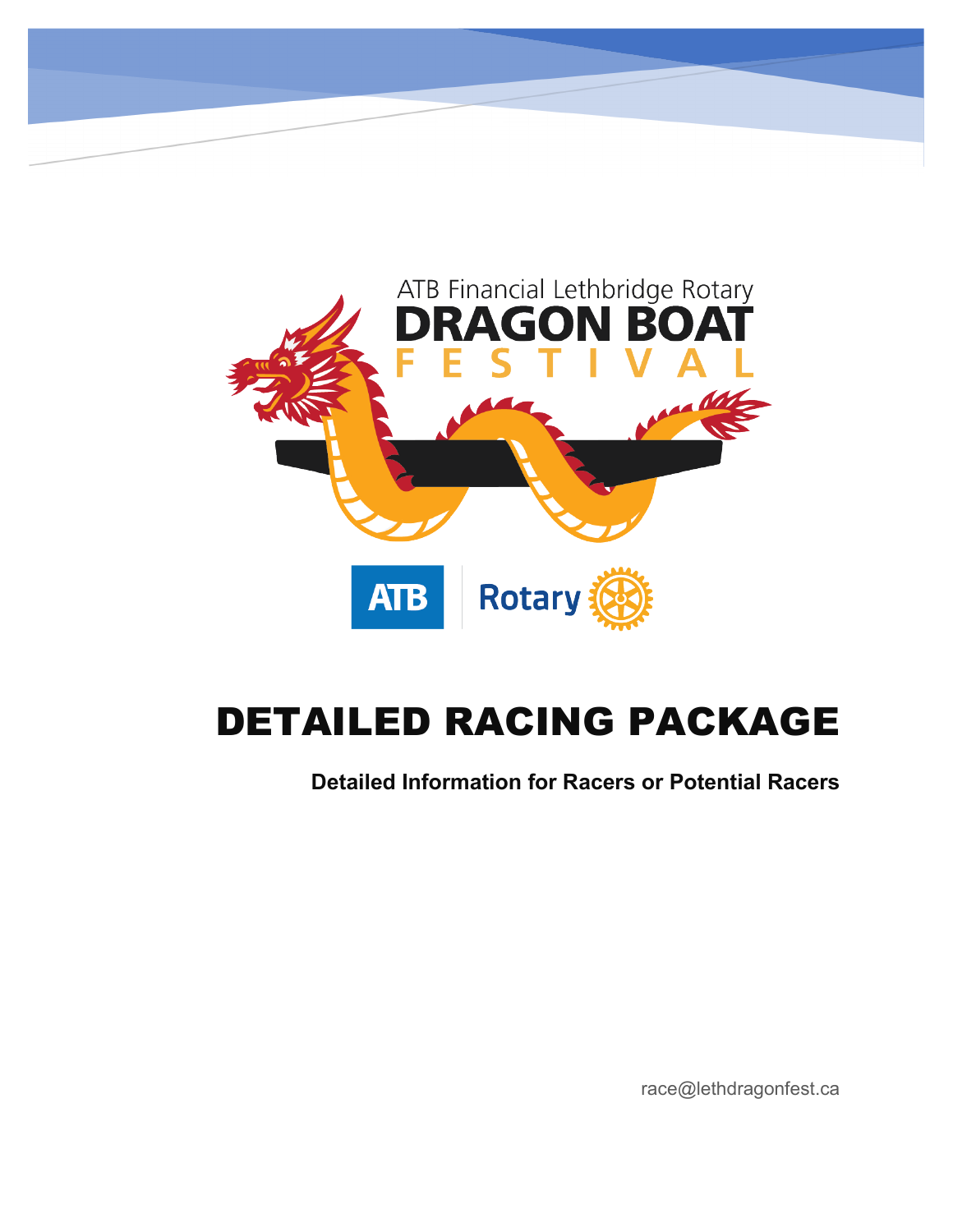If you are looking for specific information, press CTRL and F / Command and F then type your keyword in the search box or use the table of contents below

## **Table of Contents**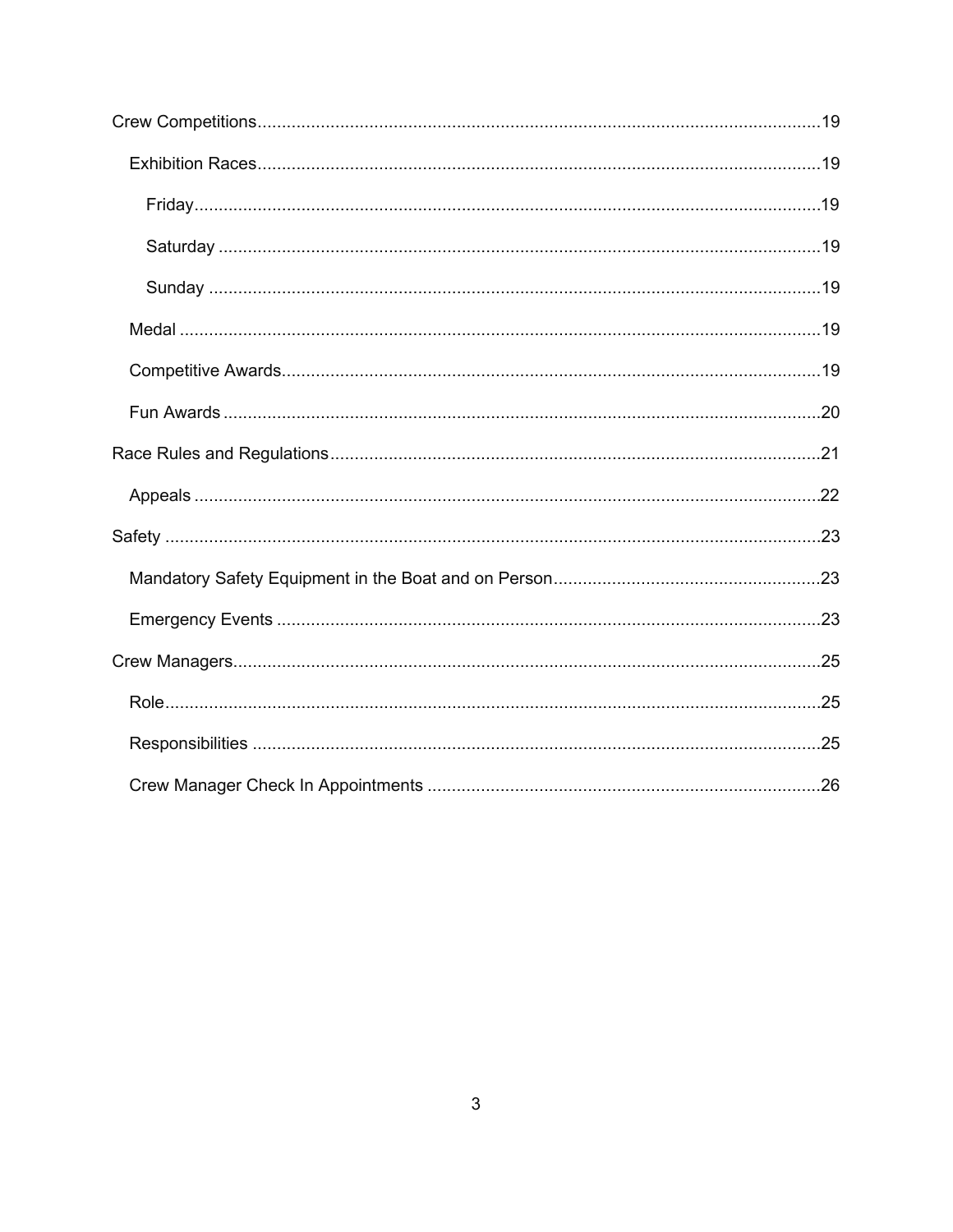## <span id="page-4-0"></span>Information for Beginners

## <span id="page-4-1"></span>Crew Roles and Responsibilities

### <span id="page-4-2"></span>**Paddlers**

- 18 20 paddling at any given time
- Responsible for keeping a quiet and focused boat
- Responsible for listening to and following instructions quickly

### <span id="page-4-3"></span>**Steersperson**

- Stands at the back of the boat with the steering oar
- Sets the path the boat is to take
- Responsible for the safe operation of the dragon boat
- Knows the correct boat crew commands to call out
- Ensures safety equipment is on the boat
- Is the person, ultimately, in control of the boat
- Once away from the dock, the steersperson will hand over the control of the boat to the drummer who will then lead the practice or call the race
- At any time the steersperson can take over the boat for safety reasons

### <span id="page-4-4"></span>**Drummer**

- Sits at the front of the boat with the drum
- Controls the boat during practice or during a race
- Prior to docking, the drummer will hand control back to the steersperson
- Together the drummer and steersperson bring the boat back into the dock
- The only exception to this is the steersperson can take over the boat at any time for safety reasons
- Responsible for the safety of the crew from sides and back
- Coaches the crew through the practice
- Knows the correct boat crew commands to call out
- Sets the race tactics and calls the race

### <span id="page-4-5"></span>**Stroke**

- The paddlers that sit in the front row of the boat
- Leads the paddlers in stroke rate and timing
- Drummer and lead stroke must be in time with each other
- Drummer and lead stroke are in constant communication as to what is happening in the boat and around the boat
- Drummer calls commands based on the entry of the strokes' paddles
- Two more strokes may be used, in the middle of the boat, to help keep paddlers in time
- Essential that both sets of strokes coordinate timing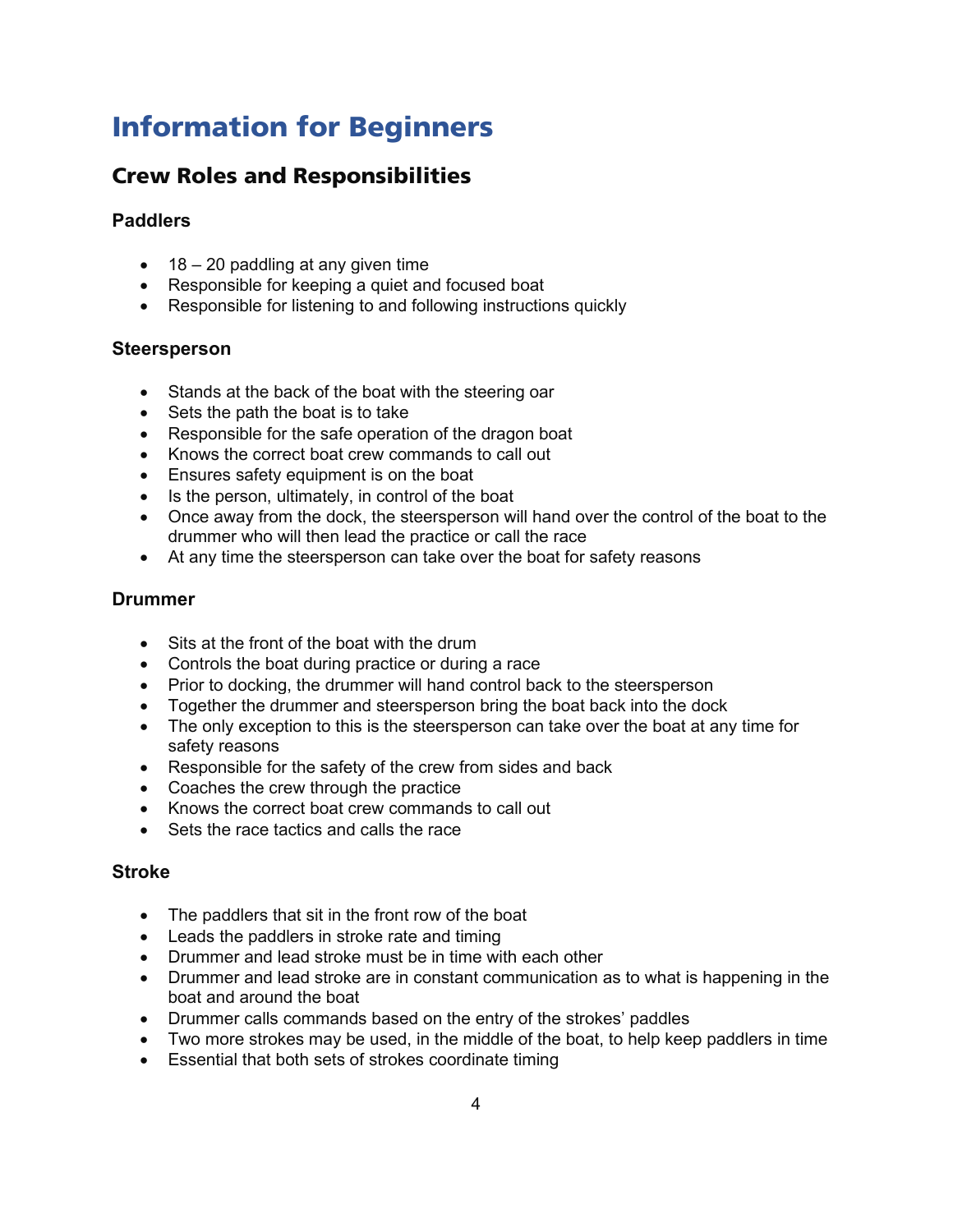• Some sort of reflective tape on the inside wrist of the strokes may help paddlers see the strokes and to keep time

## <span id="page-5-0"></span>Paddling & Boat Commands

- Paddles Up: Ready to paddle. Paddles are poised above the water ready to take a stroke. Commonly used for starting the movement of the boat in a non-race situation. The paddles are paused in the catch position until the command to start paddling is given.
- Lean Out: Stabilizing position within the boat where the upper body is shifted so that 70% of the body weight is on the gunwale leg. The shaft of the paddle is resting on the gunwale.
- Take it away: Begin paddling. The command to begin paddling; usually follows the command Paddles Up. Commonly used for starting the movement of the boat in a nonrace situation.
- Let it run (or ride): Stop paddling and let the boat coast. The blades are out of the water with the shaft resting on the gunwale.
- Brace the boat: To stabilize the boat. Paddle blades flat on the surface of the water with blades gently feathering back and forth. The shaft of the paddle pressed against the top of the gunwales.
- Hold the boat: Bring the boat to a full stop with the use of the paddles. Paddlers thrust blades vertically into the water to bring the boat to a halt.
- Check for drift: To prevent the boat from drifting from side to side. Paddles are in the water with the blade running parallel to the boat and the shaft is held against the gunwale.
- To back up the boat: Paddle backwards. The stroke used to bring the boat backward into or away from the dock or a race start.

START this one with "paddles up"… then "paddles back"… then "take it away"

- Draw / Draw stroke: Stroke used to line a boat up straight at the start of a race or to turn a boat around. The paddle is placed perpendicular to the side of the boat and 'drawn' towards the boat, usually by designated paddlers. You must call WHOM you wish to paddle (ex. right side, back 3 right).
- Pry / Pry stroke: Stroke used to line a boat up straight at the start of a race or to turn a boat around. The paddle is placed perpendicular to the side of the boat and 'pried' or pushed away from the boat, usually by designated paddlers. You must call WHOM you wish to paddle (ex. right side, back 3 right).
- Paddles in the boat: Paddles completely in the boat.
- Time it up: To get the paddlers back into synchronization so the paddles enter the water at the same time.
- Listen up: Paddles in the relaxed position, parallel over the water. The crew should be ready to listen to the drummer or the coach.
- Focus in the Boat: Command to bring the focus back into the boat. Command can be used prior to a race start or during a practice to bring the paddler's focus back into the boat.
- Stroke: Refers to one cycle of the paddling motion.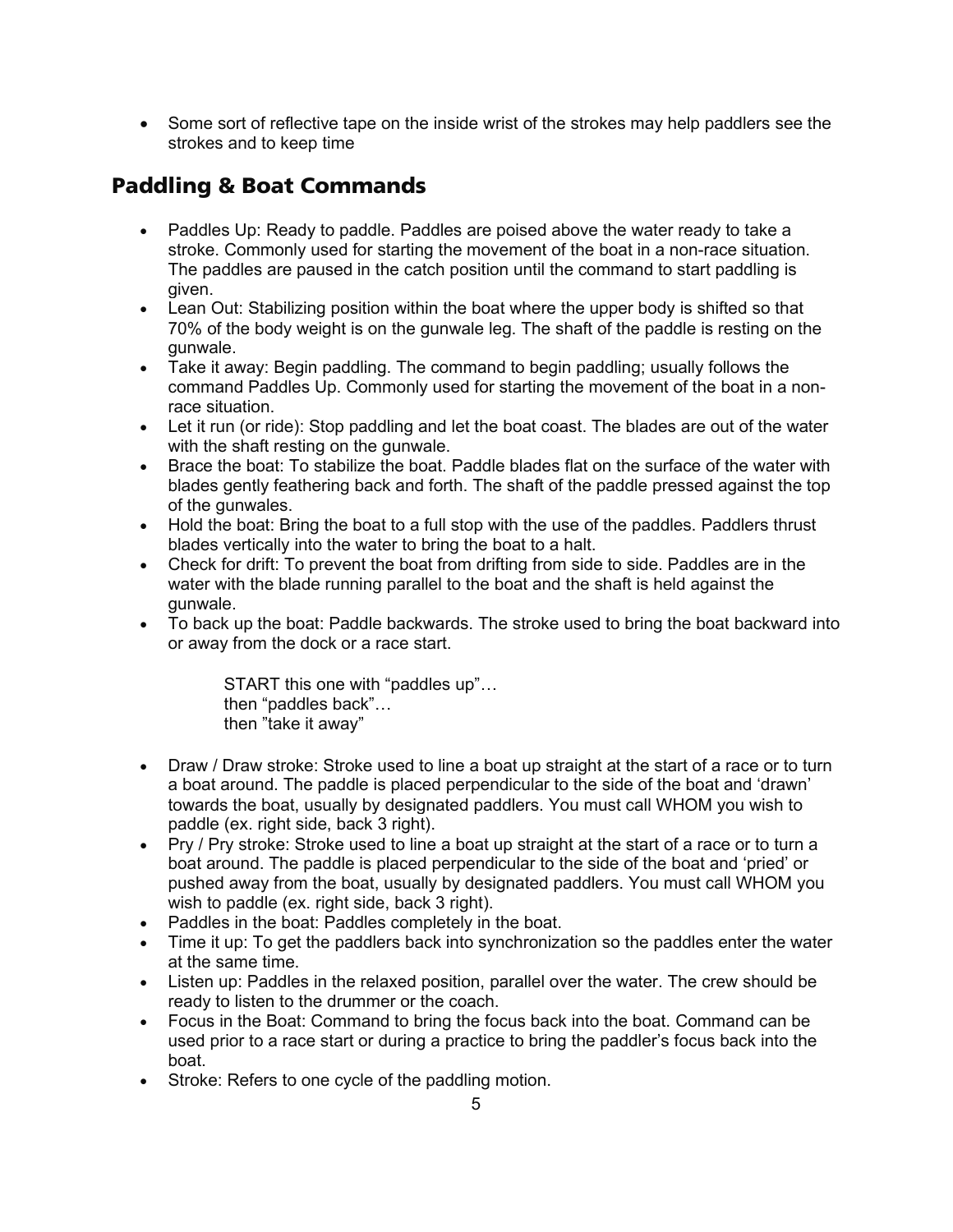### <span id="page-6-0"></span>What to Wear to Paddle

- Loose fitting clothing for ease of movement
- Clothing that dries quickly / wicks moisture away is ideal
- Do not wear denim or blue jeans... it's the kind of mistake that people only make once
- No jewelry, especially rings or earrings as they could cause injuries or you could lose them
- Capris or shorts work well. Some paddlers prefer cycling shorts. Long pants may be preferred early in the season or for cooler weather conditions.
- Supportive footwear with good treads that will grip when you on the wet docks and get in and out of the boat are essential. These can be old running shoes or water shoes. Remember they will get wet. NO flip flops… another mistake that people only make once
- Hat Avoid baseball caps as they may blow off your head or impede your paddling.
- Sunglasses the kind you don't mind losing in the water, or the kind with those rad strings to keep them on you
- Paddling gloves (optional)
- If it is raining, wear rain gear but remember it must fit under the lifejacket.
- If it is cold, be sure to bring a change of clothes. Layering clothes works best.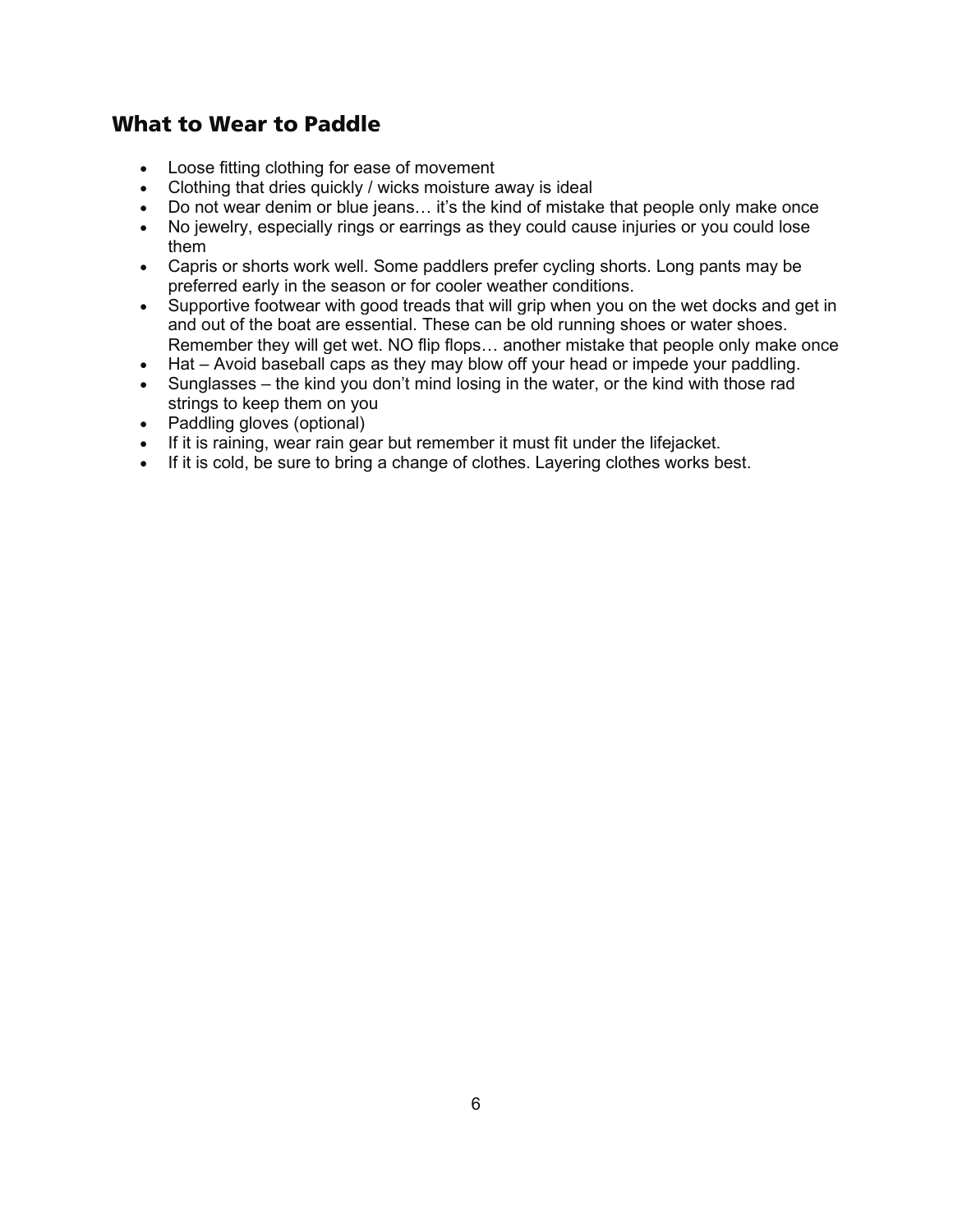## <span id="page-7-0"></span>Crew Categories

## <span id="page-7-1"></span>Naut Dragon

Less commitment but all of the fun!

- Maximum of 10 paddlers in a standard dragon boat (no gender restrictions)
- 2 x 200-meter races on Saturday
- 1 practice including safety
- Steer and drummer provided

## <span id="page-7-2"></span>Recreation

More commitment on race weekend, without the worry of finding drum/steer (no gender restrictions)

- Maximum of 16 paddlers in a standard dragon boat
- 2 x 200-meter, 2 x 500-meter races Saturday/Sunday
- 1 practice including safety
- Steer and drummer provided
- **Youth** may be included in this division

## <span id="page-7-3"></span>**Competitive**

Mixed and Women's crews

- Maximum of 20 paddlers in a standard dragon boat
- Mixed minimum of 10 female paddlers
- 2 x 200-meter, 2 x 500-meter races Saturday/Sunday
- 2k option
- 2 practices

• Steer and drummer **not** provided (be sure to contact your favorite steer/coach/drummer asap!!)

## <span id="page-7-4"></span>Women Cancer Survivor Crew

The C Cup challenge will be registered separately.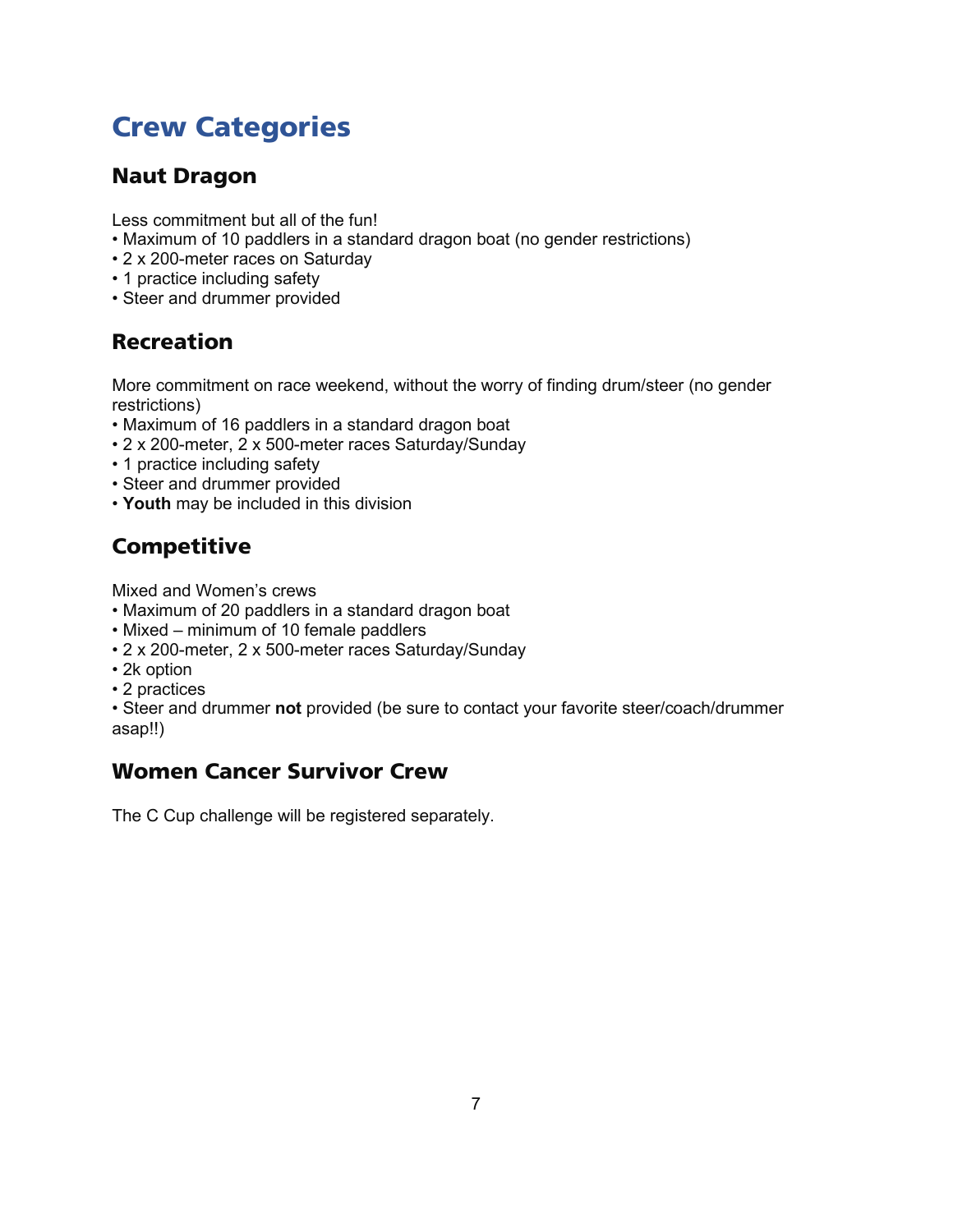## <span id="page-8-0"></span>Registration

For a detailed look at the registration process, and what happens behind the scenes when you register, check out [the registration process diagram here](https://lethbridgedragonfest.files.wordpress.com/2013/11/registration-process-20152.pdf). Note that it prints on an 11″x17″ page. The blue boxes happen within the Active Sports Network registration system, and the orange boxes happen elsewhere.

## <span id="page-8-1"></span>To Register a Crew

Note: There is a 15 minute time limit to register a crew. To collect the needed information in advance, you can download [this printout of the registration form,](https://lethbridgedragonfest.files.wordpress.com/2022/04/registration-form.pdf) find the needed information and make the needed decisions, then begin to register your crew.

Note: Do not use the Back or Refresh buttons in your browser while registering; you may lose information and have to re-enter it. If you need to go back to change information, you can login after you complete your registration and change the information needed.

- 1. Click here to go to the registration system: [Register here](https://www.active.com/lethbridge-ab/other-endurance/atb-financial-lethbridge-rotary-dragon-boats-festival-2022)
- 2. Click the radio button beside the crew category that suits your crew, then click the CONTINUE button.
- 3. Enter your email address in the box and click Next. If you already have an account on Active Sports Network, enter your password and click Login. If you do not have an account on Active Sports Network, the system will ask you for a password to create a new account later.
- 4. Fill in the "Participant Information" with your own personal information. This information will be saved with your account for future registrations.
- 5. Fill in the "Team Information" with the information about your crew. – Team Description is intended to be a single sentence or tagline that the race announcer and our social media volunteers can use to promote your crew. – Be sure to write down the Team Password you create, so that you can share it with crew members.
- 6. Under "Additional Purchases," you can select to purchase practices and tent space.
	- $-$  To purchase practices, click the  $+/-$  buttons to adjust quantities.
	- To purchase tent space, click the button beside the type of tent you'd like. Maximum quantity per crew registration is 1, so as you click the + on other tent types, it will remove your previous selection. Click the – button to set the quantity to 0 to cancel.
- 7. Under "Waivers and Agreements," you must check both boxes and enter your full name in the "Electronic signature" field.
- 8. Click the CONTINUE button.
- 9. Enter payment information.
	- If you'd like to pay up front with your credit card, click PAY WITH CREDIT CARD and enter your information here.

– If you'd like to pay later, with a cheque or email money transfer, use the coupon code PAYLATER

10. Active Sports Network now sells insurance to refund registration fees paid via credit card, in case of cancellations in specific scenarios. This is entirely independent of the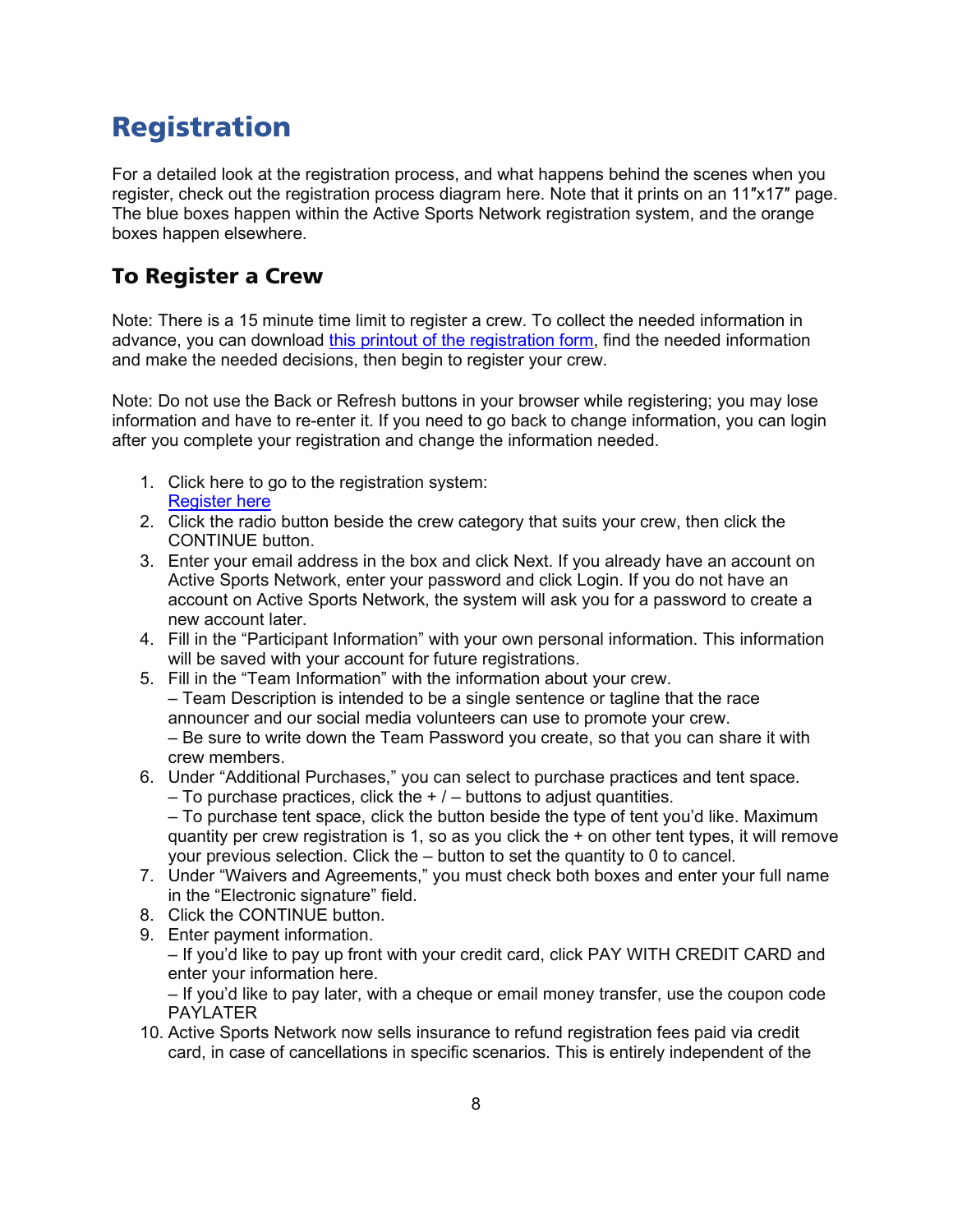LRDBF, and up to you if you choose to purchase the insurance. This does not apply to fees paid via cheque or email money transfer.

### <span id="page-9-0"></span>**To Login After Registering**

- 1. Go to <http://www.active.com/>
- 2. Click the "Sign In" link in the top right corner of the page.
- 3. Enter the same email address and password you used to create your account.
- 4. Click on your name in the top right corner.
- 5. Click on My Events.

### <span id="page-9-1"></span>**To Send an Email to Invite People to Join Your Crew**

- 1. Log into Active (See "To Login to Active After Registering" above).
- 2. Click on the "Team center" button for the team you'd like to invite people to.
- 3. Click the "Invite team members" or "Send invites" buttons
- 4. Enter the email addresses in the top field.
- 5. Click "Send email".

### <span id="page-9-2"></span>**For Crew Members to Join an Existing Crew**

You need to know the Team Name and registration password in order to join an existing crew. You can get the password from your crew leader or in the invitation email if you got one from your crew.

- 1. Click here to go to the registration system: [Register here](https://endurancecui.active.com/new/events/80261731/select-race?regnow=awe-regnow&_p=360662630359871)
- 2. Add one participant on the **Join an existing crew** category, and click the CONTINUE button.
- 3. Enter your login information or create an account using your email if you don't have one.
- 4. Fill in the "Participant Information" with your own personal information. This information will be saved with your account for future registrations. And click the NEXT button.
- 5. Complete the participant information and your TEAM Info, and click the CONTINUE button.
- 6. Under "Waivers and Agreements," you must check both boxes and enter your full name in the "Electronic signature" field.
- 7. COMPLETE the registration process.

### <span id="page-9-3"></span>**Waivers**

Everyone must submit a waiver before they are allowed to participate in practices or races, every year.

**Adults**: Adults may accept the online waiver during online registration or submit a paper waiver. Adults who share an email address must submit a paper waiver. Download the adult [waiver here](https://lethbridgedragonfest.files.wordpress.com/2022/03/2022-waiver-mar-28-2022.pdf).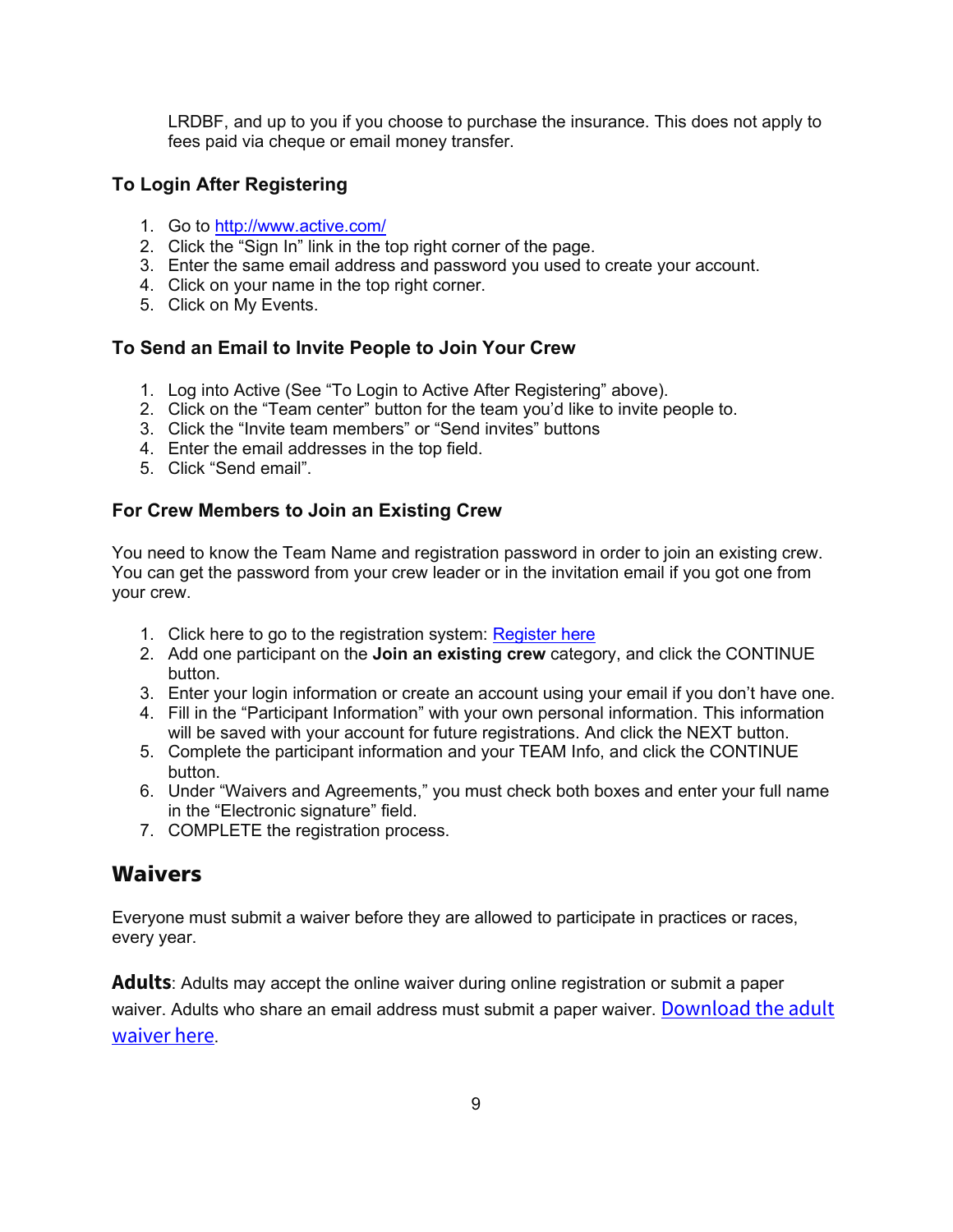**Youth**: Youth ages 12 – 17 must submit a paper waiver. **Download the youth waiver** 

[here](https://lethbridgedragonfest.files.wordpress.com/2022/03/2022-waiver-youth-mar-28-2022.pdf). Youth will also accept the adult waiver when they register online, but the youth waiver supersedes the adult waiver for youth.

You can bring a signed waiver with you when participate for the first time this year. Practice and race officials will have printed reports of waivers received; if the report does not show that you have submitted a waiver online or in paper, you will be asked to sign a paper waiver before participating.

Waivers include a photo release and our privacy statement.

## **COVID-19 Guidelines and Vaccination Policy**. [Download our Guidelines and](https://lethbridgedragonfest.files.wordpress.com/2022/03/vaccine-policy-mar-28-2022.pdf)

[Vaccination Policy here](https://lethbridgedragonfest.files.wordpress.com/2022/03/vaccine-policy-mar-28-2022.pdf).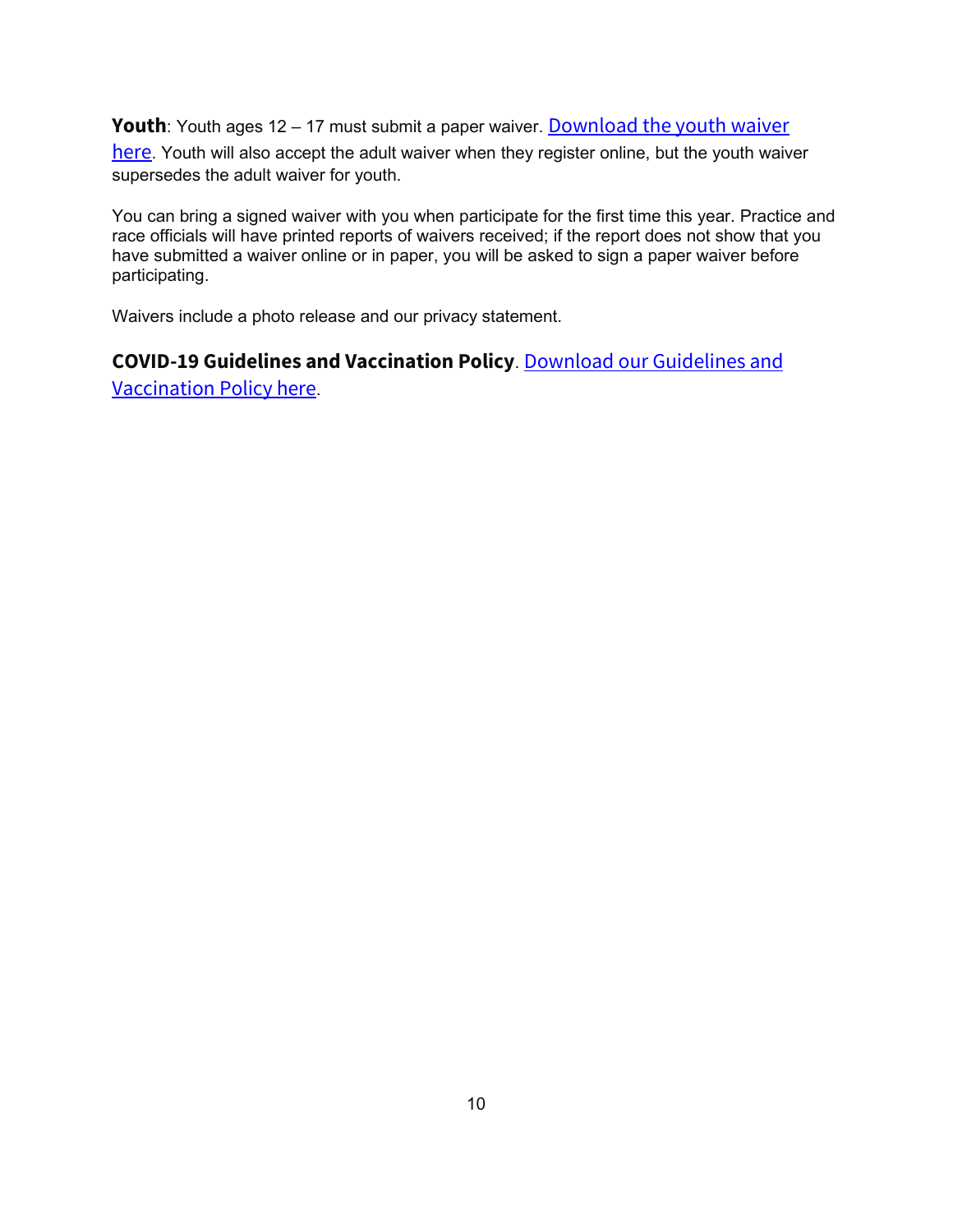## <span id="page-11-0"></span>Fees

## <span id="page-11-1"></span>Crew Registration Fees

Registration fees must be paid in full on or before the Early Bird Deadline to qualify as an early bird registration, no exceptions, and if payment is late, the full fee will be charged.

|                 | <b>Early Bird</b> | Regular         | <b>Registration</b> |  |  |
|-----------------|-------------------|-----------------|---------------------|--|--|
|                 | ends April 15     | starts April 16 | <b>Deadline</b>     |  |  |
| LOCAL           |                   |                 |                     |  |  |
| Naut Dragon     | \$400             | \$400           | June 10             |  |  |
| Youth           | \$400             | \$400           | June 10             |  |  |
| Recreation      | \$1,000           | \$1,200         | June 10             |  |  |
| Competitive     | \$1,200           | \$1,400         | June 10             |  |  |
| <b>VISITING</b> |                   |                 |                     |  |  |
| Youth           | \$400             | \$400           | June 10             |  |  |
| Recreation      | \$900             | \$1,100         | June 10             |  |  |
| Competitive     | \$1,100           | \$1,300         | June 10             |  |  |

## <span id="page-11-2"></span>Additional Fees

### <span id="page-11-3"></span>**Crew Tent Rental Fees**

All tents must be ordered and **paid in full by June 10.**

| <b>Tent Type</b>     | <b>Price</b> |
|----------------------|--------------|
| Lakeside - Half Tent | \$475        |
| Lakeside - Full Tent | \$900        |
| Regular - Half Tent  | \$425        |
| Regular – Full Tent  | \$825        |

Please note: Tents are assigned on a first come, first serve basis, and lakeside tents will sell out quickly. Half tents are 10′ x 20′, Full tents are 20′ x 20′.

### <span id="page-11-4"></span>**Crew Practice Fees**

#### **Community Crews**

Each community team can participate in one practice free of charge. **Additional practices are \$50** and can be purchased during crew registration or later. A maximum of 5 practices can be scheduled for a given crew, one of which must be on a Saturday.

#### Out of town crews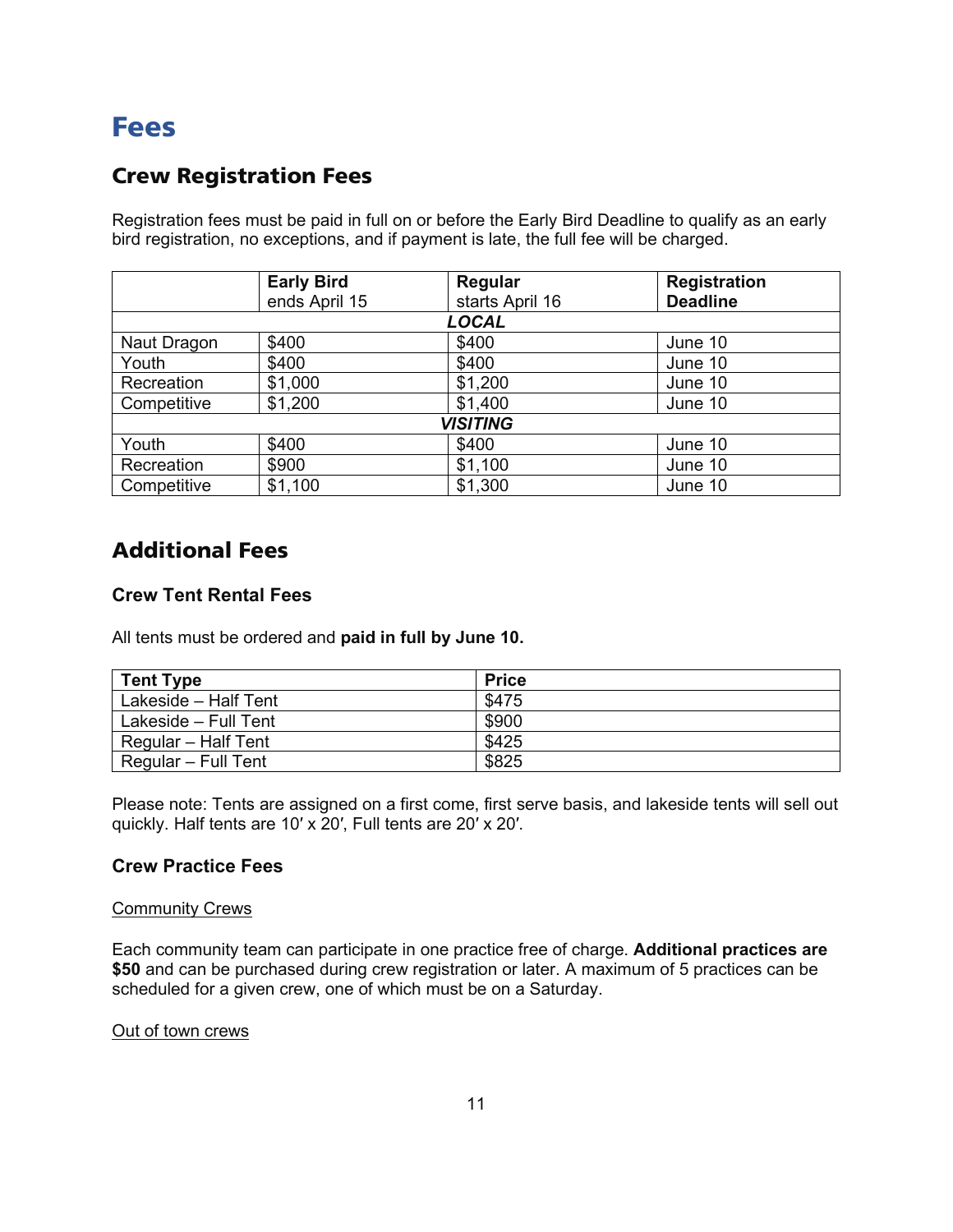**Limited to one practice, on the festival Friday, at a fee of \$100**. You can pay for this practice with your registration and tent fees when registering your crew. Please contact Karen at [race@lethbridgedragonfest.ca](mailto:race@lethbridgedragonfest.ca), to confirm time

### <span id="page-12-0"></span>**To Purchase Practices or Tents after Registration**

- 1. Log into Active (See "To Login to Active After Registering" above).
- 2. Click the "Purchase merchandise" button.
- 3. Select the purchases you'd like to add.
- 4. Click CONTINUE
- 5. Enter payment information. – If you'd like to pay with your credit card, click PAY WITH CREDIT CARD and enter your information here. – If you'd like to pay later, with a cheque or email money transfer, use the coupon code PAYLATER
- 6. Click COMPLETE

## <span id="page-12-1"></span>Payment Options

1) **Online during registration** – You can pay your crew fees with a credit card when registering your crew online. Note that Active adds a processing fee for credit card transactions processed through Active.

2) **Interac e-Transfer** – You can send an Interac email money transfer

to [treasurer@lethbridgedragonfest.ca,](mailto:treasurer@lethbridgedragonfest.ca) but be sure to send a separate email with the e-Transfer password you create in the process. During the crew registration process, where it asks you for your credit card information or a coupon code, use the coupon code: PAYLATER

3) **Cheque** – You can pay for your crew fees offline with a cheque. During the crew registration process, where it asks you for your credit card information or a coupon code, use the coupon code: PAYLATER

4) To receive the **early bird rate**, payment must be received **by April 15.**

Make cheques payable to Lethbridge Rotary Dragon Boat Festival, specify your crew name in the memo field, and bring the cheque to your first practice or mail it to:

Lethbridge Rotary Dragon Boat Festival P.O. Box 1094 Lethbridge, AB T1J 4A2 Canada

### <span id="page-12-2"></span>**Payment Information**

Festival fees must be received on or before the registration deadline. Registration is only deemed complete once payment of registration fees is completed. The LRDBF reserves the right to request immediate payment in the event that registration for one or all divisions sells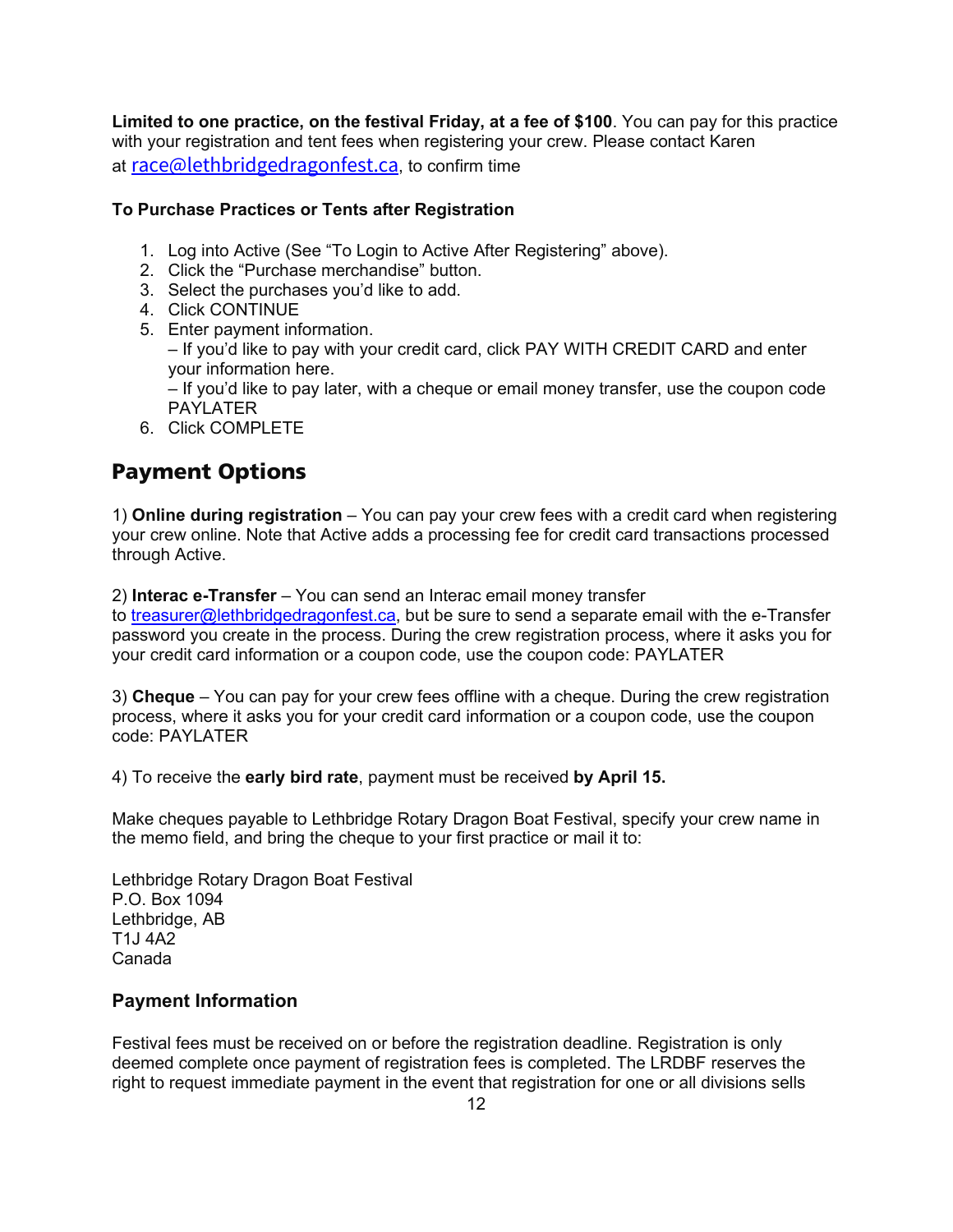out. If payment is not received, a team from the waiting list will receive your registration slot. All fees are in Canadian dollars. We do not charge sales tax. Your fees are not tax deductible as charitable donations.

## <span id="page-13-0"></span>**Withdrawal Policy and Refunds**

There is a 15% administrative fee for all crew withdrawals. The final withdrawal date is the registration closing date. [Download our Registration/Cancellation Policy here](https://lethbridgedragonfest.files.wordpress.com/2022/04/lrdbf-registration-cancellation-v2-new-logo.pdf)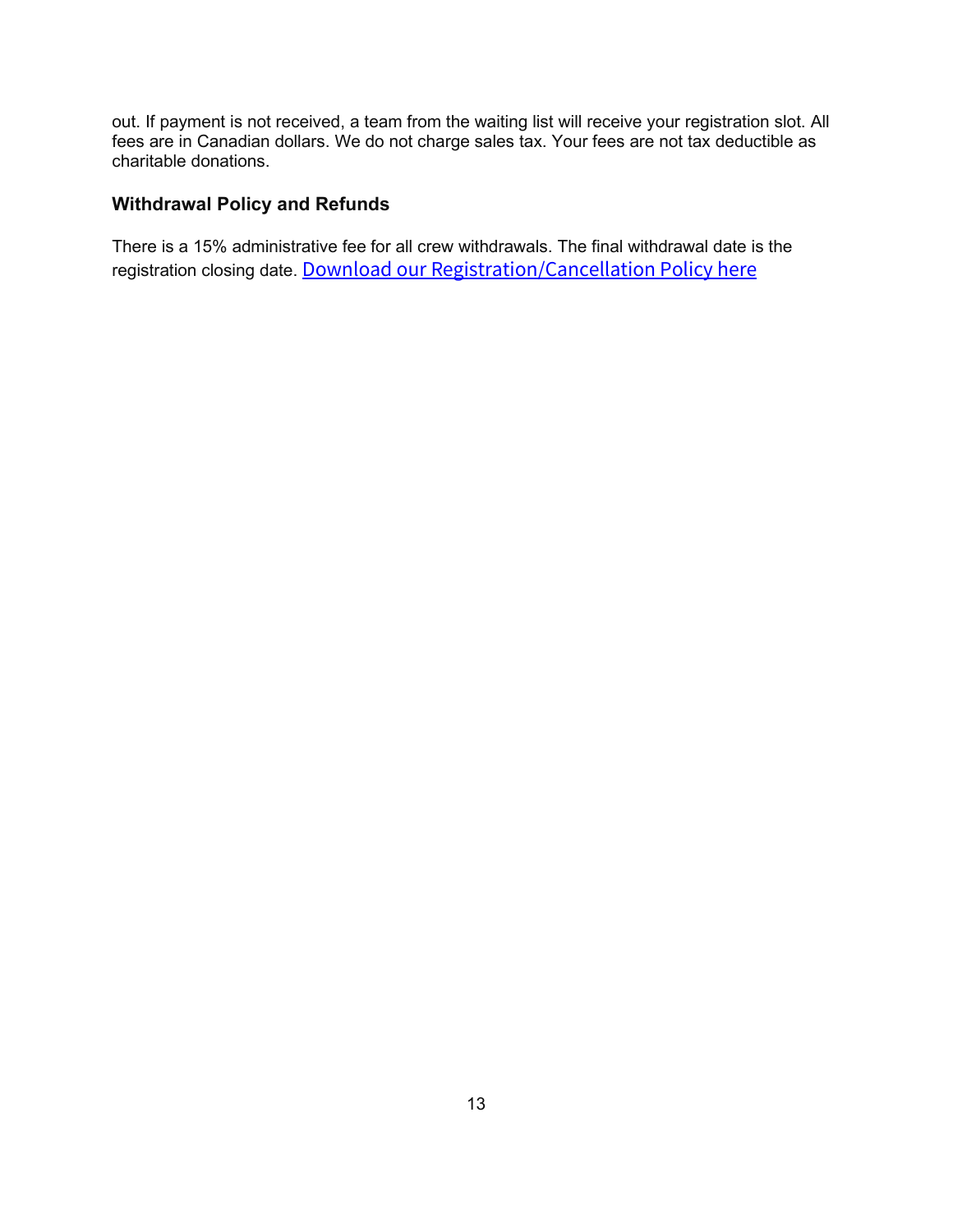## <span id="page-14-0"></span>Practices

## <span id="page-14-1"></span>Crew Practice Information

- Practices are held on Henderson Lake. The dragon boat dock is just east of Henderson Pool, in the north west corner of Henderson Lake.
- Novice Crews and all new paddlers must watched the safety orientation video. We encourage more experienced paddlers to review the safety orientation as well. Head over to [the safety page](https://lethbridgedragonfest.ca/safety).
- Novice crew (paddler) has 0 to 1 season of dragon boat paddling
- Experienced crew (paddler) has two or more seasons (50% of the crew must fit in this range for the crew to be considered experienced
- Cheques for payment of extra practices should be made payable to the Lethbridge Rotary Dragon Boat Festival. All practice fees must be paid in advance of practice.
- Practices start in May (weather and resources permitting). All equipment will be provided.
- Experienced crews MUST arrange to have their own coaches. All coaches must have at least two years of dragon boat racing experience.
- Naut Dragons and Recreation crews will be provided an experienced coach/drummer and steer.
- Clinics will be provided for steerspersons and drummers; this is mandatory for steers and is recommended for drummers.
- All steerspersons must be accredited by the Steering Coaching staff prior to steering alone with the crew.
- Lack of attendance is not a valid reason for cancellation of a scheduled practice. There will be a \$30 cancellation fee for any practice that is cancelled without 24 hours advance notice by the crew.

## <span id="page-14-2"></span>What to Bring to Practice

- Water bottle with a lid (the bottom of the boat is not clean so you might prefer a water bottle with a waist attachment)
- Towel
- Change of clothes, especially if the weather is cool or it is raining
- Something to drink after the practice
- Nutritious snack for after practice
- Waterproof Sunscreen and insect repellant… lots of both… trust us.
- Lip balm
- Any required medication
- Note: If you must bring a cell phone or a pager on the boat, bring a zip lock bag to secure it in during the practice

## <span id="page-14-3"></span>Community Crews

**Community crews:** Naut Dragons – register your team once on the sign up for a "rec" practice;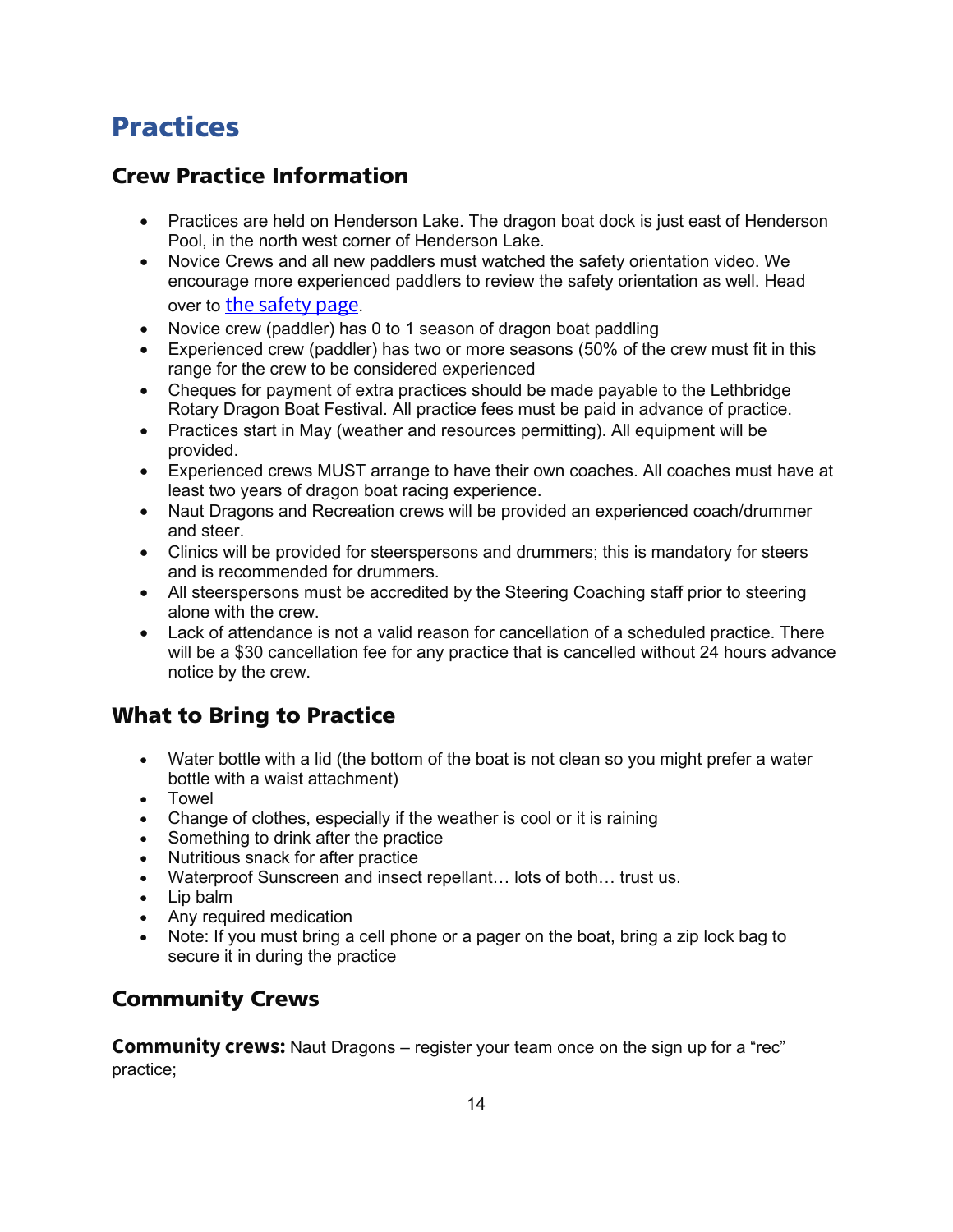**Recreation Team:** register your team once on the sign up for a "rec" practices; **Competitive Teams:** sign up for 2 practices on the sign up for "comp" practice.

Additional practices are \$50 and can be purchased during crew registration or later. A maximum of 5 practices can be scheduled for a given crew, one of which must be on a Saturday. Please book your crew's practices by using the links below.

There is a different link for each week of practices. Do not be confused by the "volunteer" on the sign ups, it's just that volunteersignup.org is a fantastic sign up system run by a web company in Canmore. Crews have the opportunity to volunteer on the docks and earn free practices

### <span id="page-15-0"></span>**Steering Assessments**

- Steering
	- $\circ$  All returning steers and prospective steers are required to attend one of the steering online clinics prior to on water assessment (the session will be recorded for access to all)
		- Saturday May 7, 2-4 PM
		- Wednesday May 11, 7-9 PM
		- Thursday May 12, 7-9 PM
	- $\circ$  Local Coaches and drummers are encouraged to attend the online session Sign up here <https://volunteersignup.org/3AA88>
	- $\circ$  On Water Assessments all steers are required to attend at least 1 session, passing the assessment in order to steer for practices may take more than 1 session.
		- Tuesday May 17 and 24, 6-7 pm
		- Wednesday May 18 and 25, 6-7 pm
		- Saturday May 21 and 28, 12-1 pm
		- Sign up here <https://volunteersignup.org/7XFYY>

### <span id="page-15-1"></span>**Community Crew Practices**

May 31 <https://volunteersignup.org/TEP7X> June 7 <https://volunteersignup.org/TYWXL> June 14 <https://volunteersignup.org/PQKKC> June 21 <https://volunteersignup.org/JTXWP>

### <span id="page-15-2"></span>Out of Town Crews

Out of town crews are limited to one practice, on the festival Friday, at a fee of \$100. You can pay for this practice with your registration and tent fees when registering your crew. Please contact Karen at [race@lethbridgedragonfest.ca](mailto:race@lethbridgedragonfest.ca), to confirm time.

## <span id="page-15-3"></span>Crew Practice Regulations

Crews should arrive at least 30 minutes prior to scheduled practice time in order to check in for the practice session, access equipment, complete a crew warm-up and the appropriate line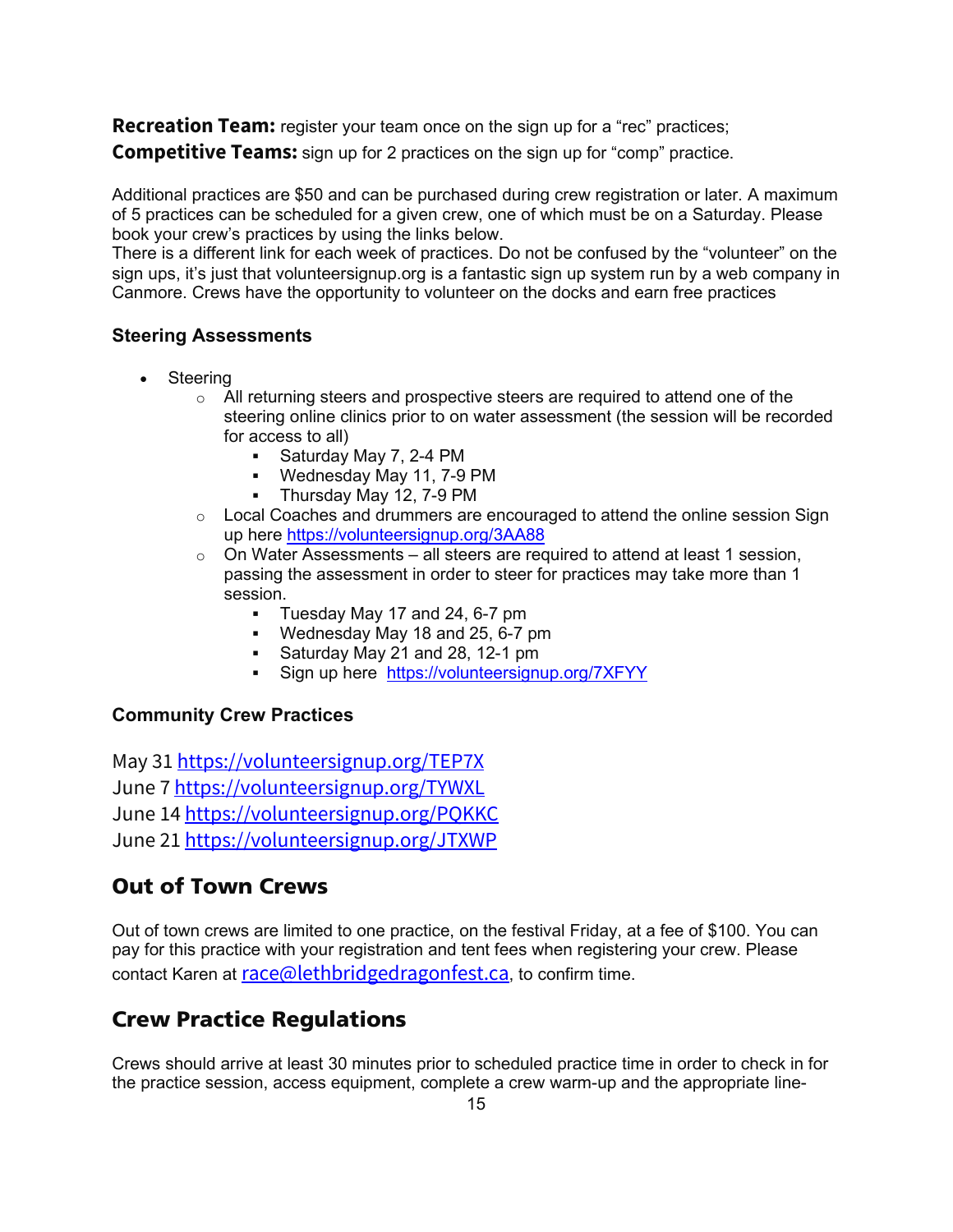up. Experienced crew members may be required to take boats back after the last practice. Practices are one hour long each, so the more efficient your crew members are in organizing yourself and getting geared up, the smoother your practice will run, and the more effective your practice will be.

**A minimum of ten (10-14) paddlers in addition to the steersperson and drummer** is required before a crew will be allowed to practice in a dragon boat at the discretion of the Safety Coordinator or the Coach in Charge.

<span id="page-16-0"></span>Practices Consist Of:

- Safety orientation
- Warm-up and stretching
- Boat safety
- Loading and unloading the boat
- Proper practice to minimize risk of injury
- Dragon boat commands

<span id="page-16-1"></span>Drills for:

- Paddling technique including focus on different parts of the stroke
- Timing
- Endurance
- Strength
- Simulated racing (including start pieces)
- Individualized feedback to improve technique
- Racing strategy
- Cool-down and stretching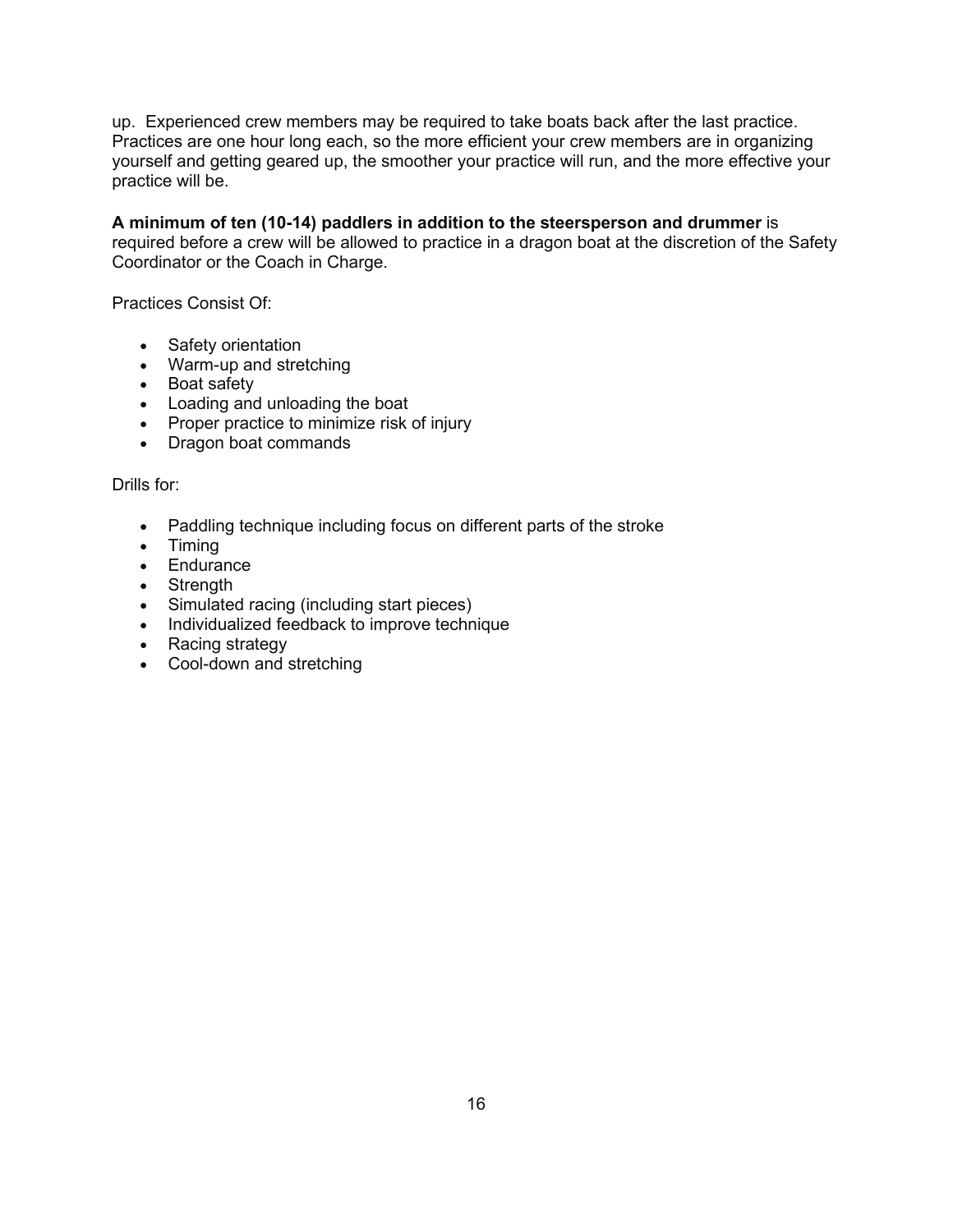## <span id="page-17-0"></span>Athletes Village

### <span id="page-17-1"></span>Rules

- Any team caught manipulating the fencing around the village may be disqualified.
- Remove all articles from Athlete's Village prior to leaving at the end of the festival.
- Do not leave valuables unattended. The ATB Financial Lethbridge Rotary Dragon Boat Festival is not responsible for any lost, stolen, or damaged items in Athletes Village.

### <span id="page-17-2"></span>**Wristbands**

- Must emphasize the need for wristbands to remain worn throughout the course of the entire Festival, must not be removed
- Ensure wristbands are properly worn (wrist only, not ankle or anywhere else).
- Wristbands should be worn tight enough that they cannot be slipped on/ off, and must not be cut and patched back together.
- Manager must contact Festival Officials on festival weekend if replacement wristbands are needed, and original wristbands will need to be turned in to receive a replacement.
- No one without a wristband on will be allowed into the Marshalling Area or on any boat!

### <span id="page-17-3"></span>**Pet Policy**

- o No pets, especially dogs, will be allowed into Racers' Village, Beer Garden/food court, or the Marshalling area.
- $\circ$  If you use a certified guide dog, please inform us by using the [Contact Us](https://lethbridgedragonfest.ca/contact/) page so we know ahead of time.

### <span id="page-17-4"></span>**Cannabis/Liquor Policy**

- $\circ$  No Liquor or Cannabis use in Athletes Village. No one who is under the influence of drugs or alcohol will be allowed on a boat.
- o No alcohol is permitted in Athletes Village, or anywhere at, or near the event, outside of the Beer Gardens. If your team is caught with alcohol outside of the Beer Gardens, you may be disqualified.

### <span id="page-17-5"></span>**Miscellaneous**

### <span id="page-17-6"></span>Crew Tent Decorations and Etiquette

Awesome crew tent decorations contribute to your crew's success in the Fun Awards, so get creative! See [the Crew Competitions page](https://lethbridgedragonfest.ca/crew-competitions/) for details on the Fun Awards.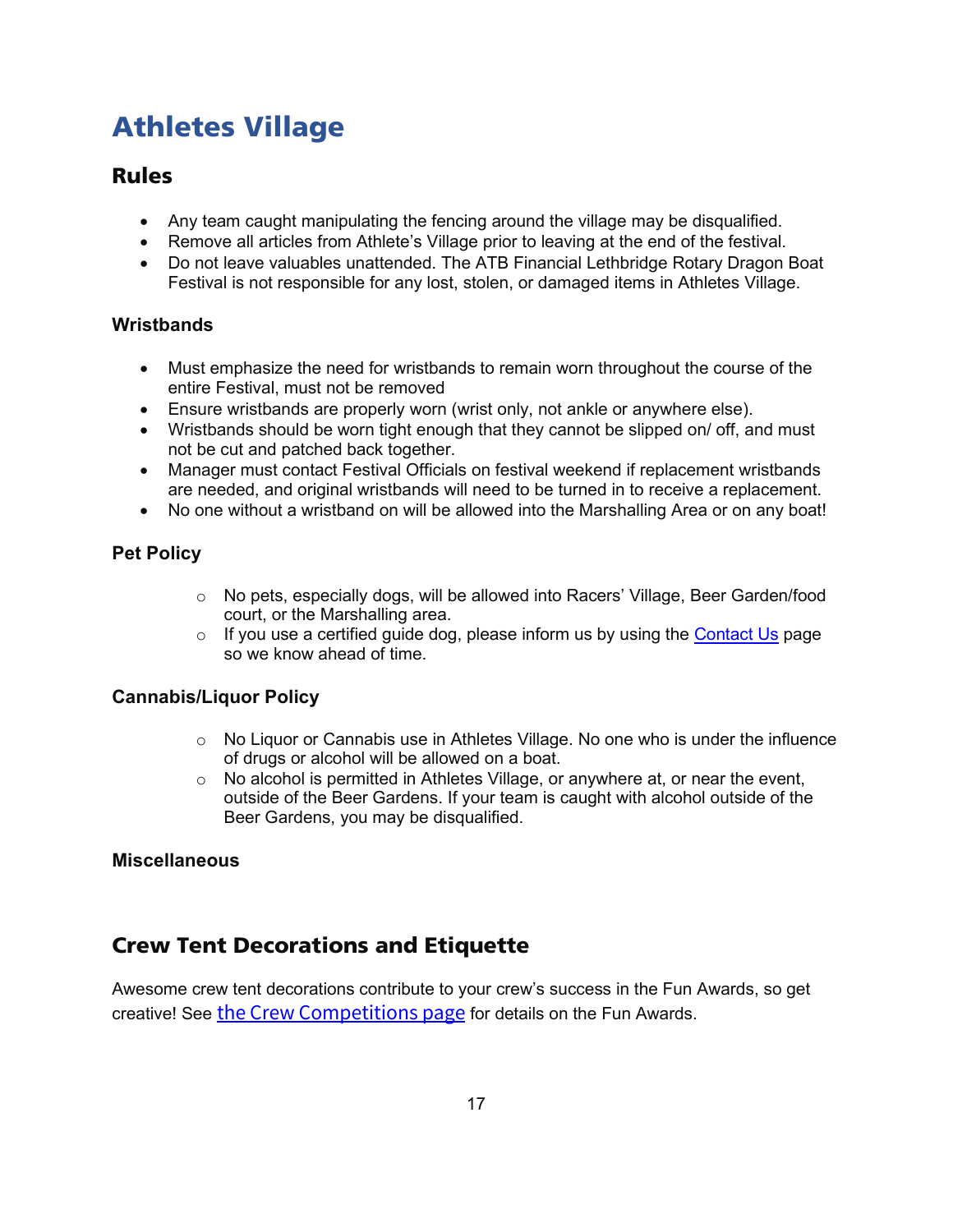Everything you bring, especially all decorations, garbage, recycling, and personal belongings must be removed at the end of the festival, or your crew will be charged a cleanup fee. The tent should be left as clean or cleaner than it was when it was set up.

### **Approved Methods for Attaching Decorations to Tents**

- Zip ties
- String
- Rope
- Painters' tape (also known as Frog tape)

### **Do not use any of the following:**

- Any tape / glue / adhesives (except painters' tape), especially duct tape (also known as Duck tape), or clear packing tape – It takes forever to clean off, and no one likes doing it. Our volunteers work hard enough as is.
- Metal wire It accelerates wear and tear on the tents.
- Poking holes in the walls or roof Seriously. It has happened.
- Any paint / ink / markers It's impossible to clean.

### *Crews are responsible for any charges resulting from damages to their tents.*

Walls are mounted for your safety – Please DO NOT UNDO OR ALTER walls, straps, or any other part of the tents as it is a very serious safety hazard, especially when the Lethbridge wind picks up!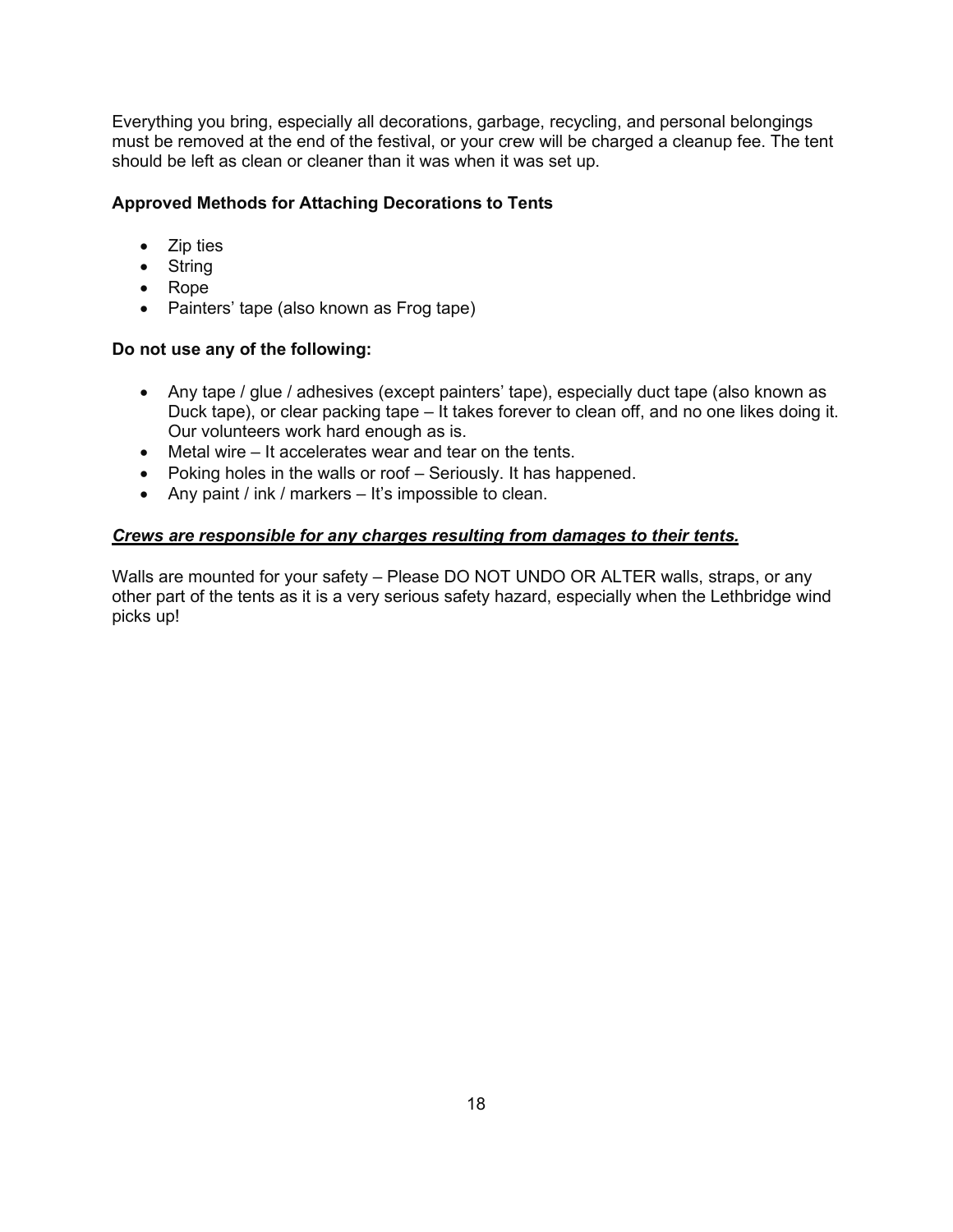## <span id="page-19-0"></span>Crew Competitions

## <span id="page-19-1"></span>Exhibition Races

For all exhibition races, you must register with Karen by emailing her at [race@lethbridgedragonfest.ca](mailto:race@lethbridgedragonfest.ca) or by speaking with her at the Race Director's meeting on Friday night.

### **These races do fill up quickly!!!**

### <span id="page-19-2"></span>**Friday**

- **DBC Race Series Qualifyer 200 M**
- **Tug of War** this event is a fundraiser for our local association's youth program contact the race chair for more information

### <span id="page-19-3"></span>**Saturday**

- **C Cup** Maximum 20 paddlers. All paddlers must be a female cancer survivor; however, drummer and steersperson do not need to meet this criterion.
- **Youth Crew Challenge** A head to head race for the youth crews.
- **DBC Race Series Qualifyer 500 M**
- **2,000m Guts & Glory** Crews must attend pre-race meeting with the Race Chair at the dock area.

### <span id="page-19-4"></span>**Sunday**

- **YWCA Angie Shaw Memorial Race** Top Local Women's Crews: Sponsored by the YWise Women crew. This will be the top 4 local women's crews based on the combined time from Saturday's races.
- **Reynar Cup** Top Local Mixed Crew Award: bragging rights will be presented to the winner of the Community Mixed Crew race. This will be the top 4 local mixed crews based on the combined times from Saturday's races.

### <span id="page-19-5"></span>Medal

- Competitive Race crews compete for bronze, silver, and gold medals in each of the divisions below:
- Women's
- Mixed
- Youth (exhibition youth race)
- C Cup
- Recreation Race crews compete for bragging rights and gift draws.
- Naut Dragon crews will receive participation medals

### <span id="page-19-6"></span>Competitive Awards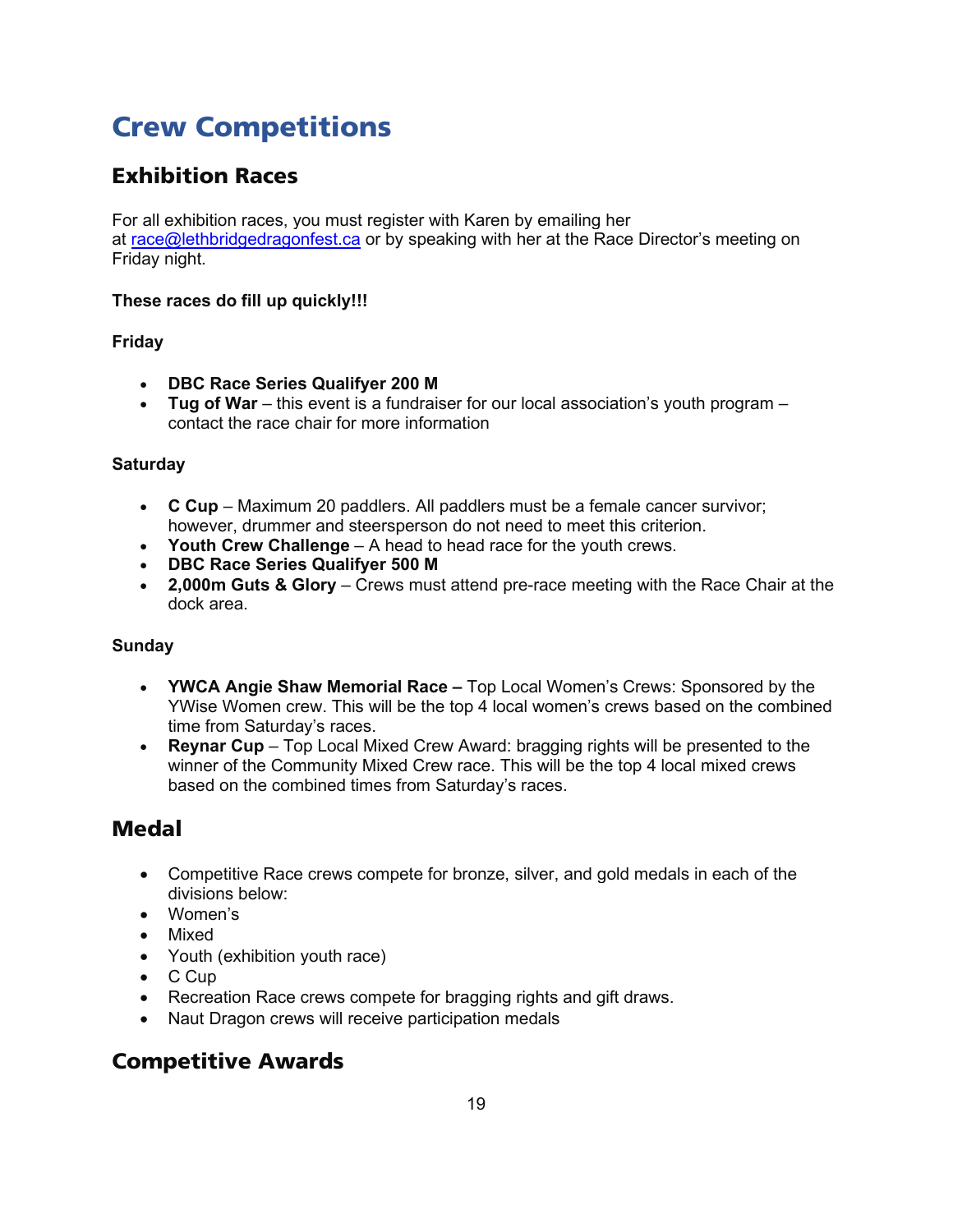Awards are supported by festival sponsors.

• **Rotary Past District Governor's Award – the Carrier Cup:** Trophy presented to the crew with the best time of the festival, in memory of PDG Bernie Carrier.

## <span id="page-20-0"></span>Fun Awards

Come prepared to compete in the following categories:

- Best Dressed Crew
- Best Decorated Tent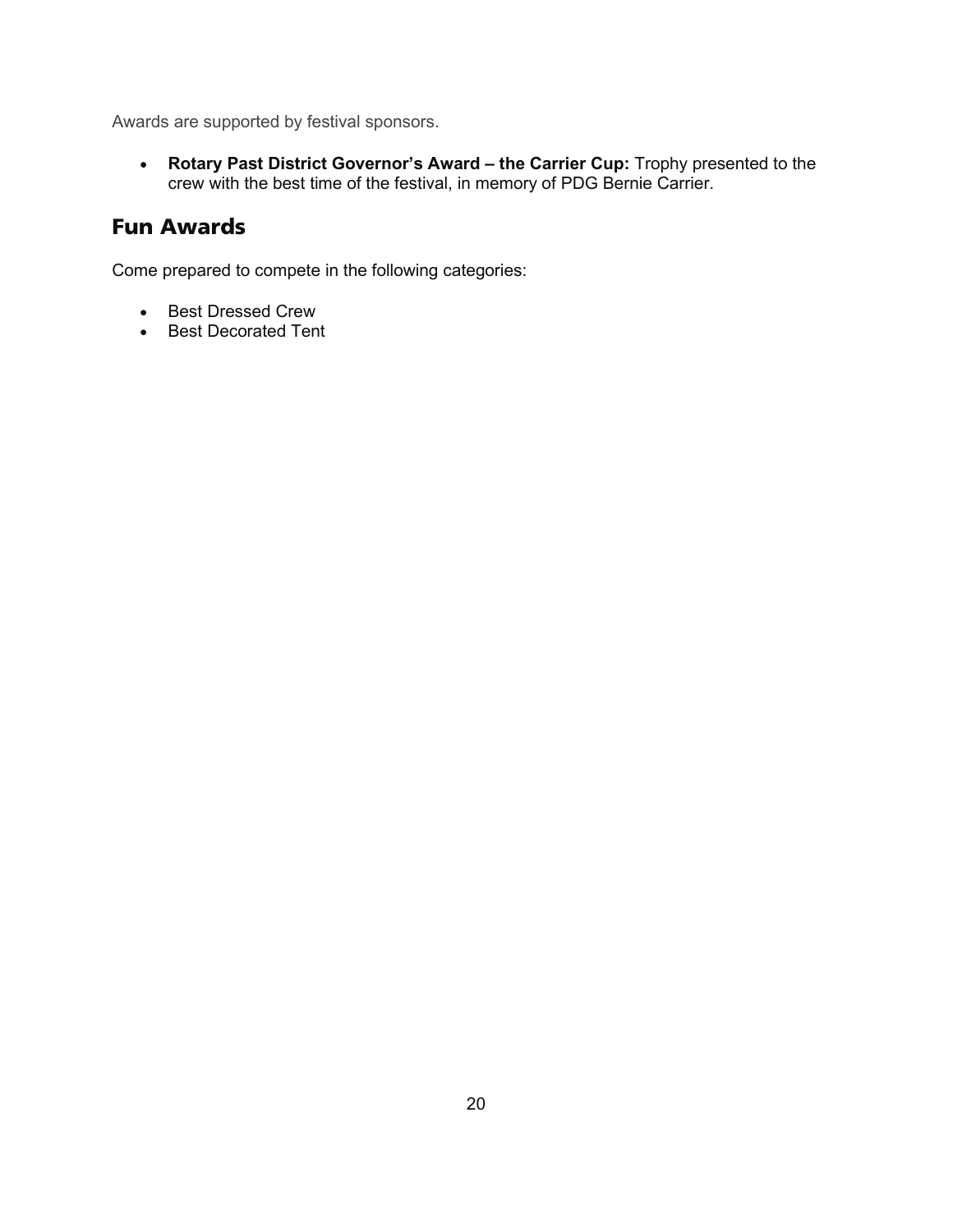## <span id="page-21-0"></span>Race Rules and Regulations

All Rules and Regulations are based on the Dragon Boat Canada Rules of Racing and local rules and regulations developed by Lethbridge Rotary Dragon Boat Festival Committee. These rules and regulations are subject to change based on the race director's judgment.

The intent of this festival is to provide the community with an opportunity to gather and work together for the promotion of the sport; building friendships and good will!

The minimum race crew is based on the crew category, Naut Dragons min 10 paddlers, Recreation min of 14 paddlers and Competitive min of 16 paddlers, maximum of 20 paddlers. All boats require one drummer and one steer. All mixed crews must have a minimum of 8 female paddlers. All paddlers must be on the crew roster, there is a maximum roster of 26 (unless a qualifying crew).

The festival races are approximately 200 (Saturday morning) and 500 meters in length. Challenge races may differ.

Crews are assigned lanes, by number, and must stay within these lanes during the start, race and finish.

A Floating start will be used, the starter will line up as best as possible. You may start with paddles in or out of the water (unless otherwise directed). Boats must listen to race officials and follow instructions quickly. Starters' instructions will include "hold", "back up", or "move forward" during line up. Once the starter feels boats are lined up evenly at his/her discretion he/she will call ARE YOU READY (respond only if something is wrong), this will be followed by "ATTENTION" (NO PADDLE MOVEMENT IS ALLOWED AFTER THIS CALL). Starter will signal horn between 1 to 5 seconds after Attention. All boats should be quiet during the start commands. False starts will be signaled by three sound signals after the start signal.

A boat changing lanes during a heat may not impede any other crew on the course. A penalty or disqualification may be assessed at the time of race completion, subject to officials' discretion. All boats must attempt to avoid contact at all times on the water.

The finish line is a land marker; buoys are just past the finish line. The timer will be stopped as the first part of the boat crossed the finish line. When your boat crosses the finish line, you must follow straight through for at least one boat length and judge those boats following through in their lanes. Return to docks quickly and safely along north shore (counterclockwise).

Exhibition races are part of the entry fee (with exception of the tug of war).

Each Recreation and Competitive crew will have 2 races on Saturday – one 200 meter and one 500 meter. The times from these 2 races will seed to Semi finals on Sunday morning. Fastest times will seed to the fastest lanes. Semi final placement will seed to Finals. Fastest times will seed to the fastest lanes.Sunday races will be 500 meters

Crew members suspected of alcohol or drug abuse may be disqualified at the sole discretion of the organizing committee. Safety is paramount.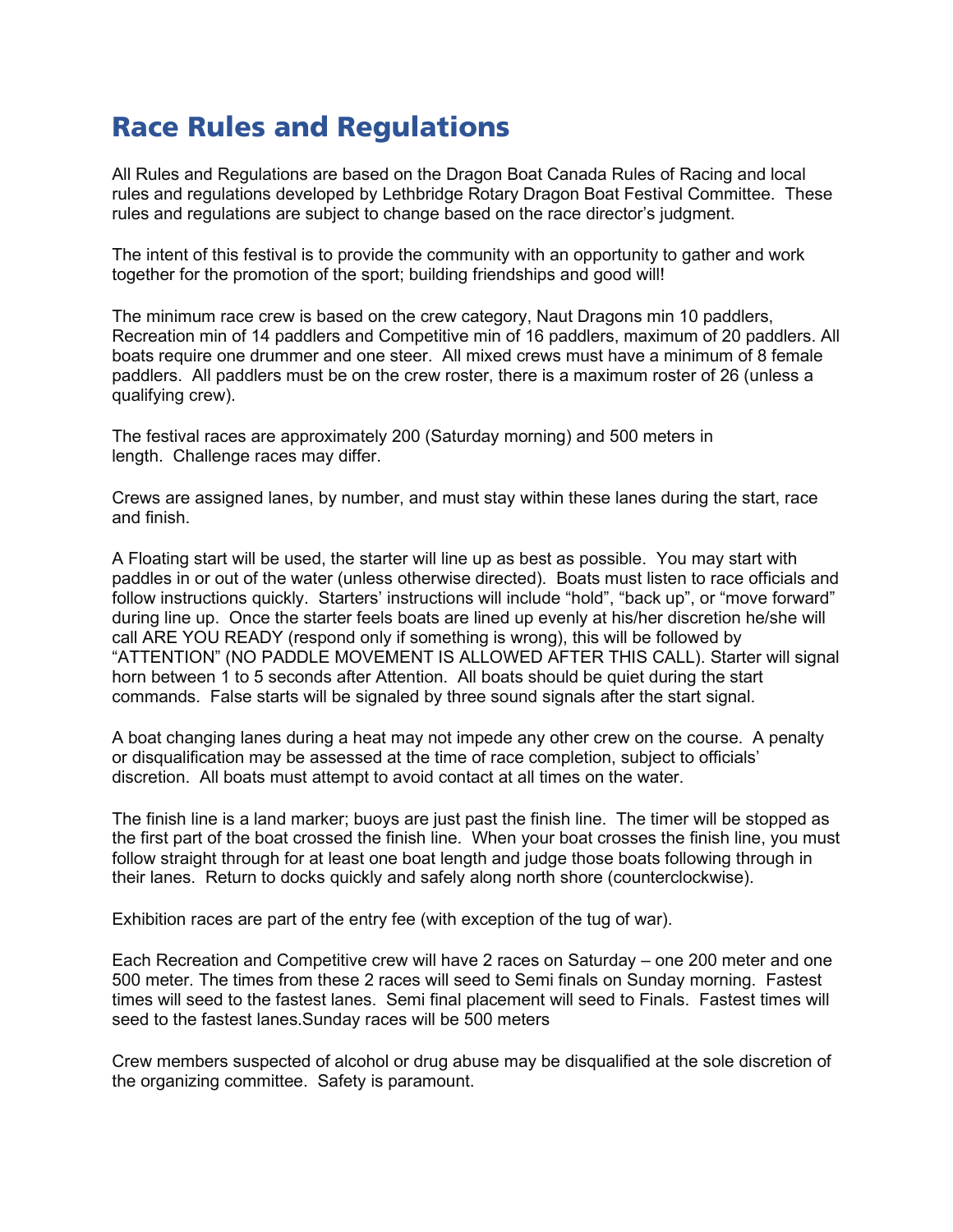## <span id="page-22-0"></span>Appeals

Appeals must be accompanied by \$50 cash filing fee. If the appeal/protest is legitimate, this fee will be returned. These must be made by the crew captain, manager, or steer, within 15 minutes of the conclusion of the race heat in which the penalty was assessed or issue occurred. The Race Director and 2 other assigned members will investigate the appeal/protest and make the final ruling. This ruling is final and without appeal.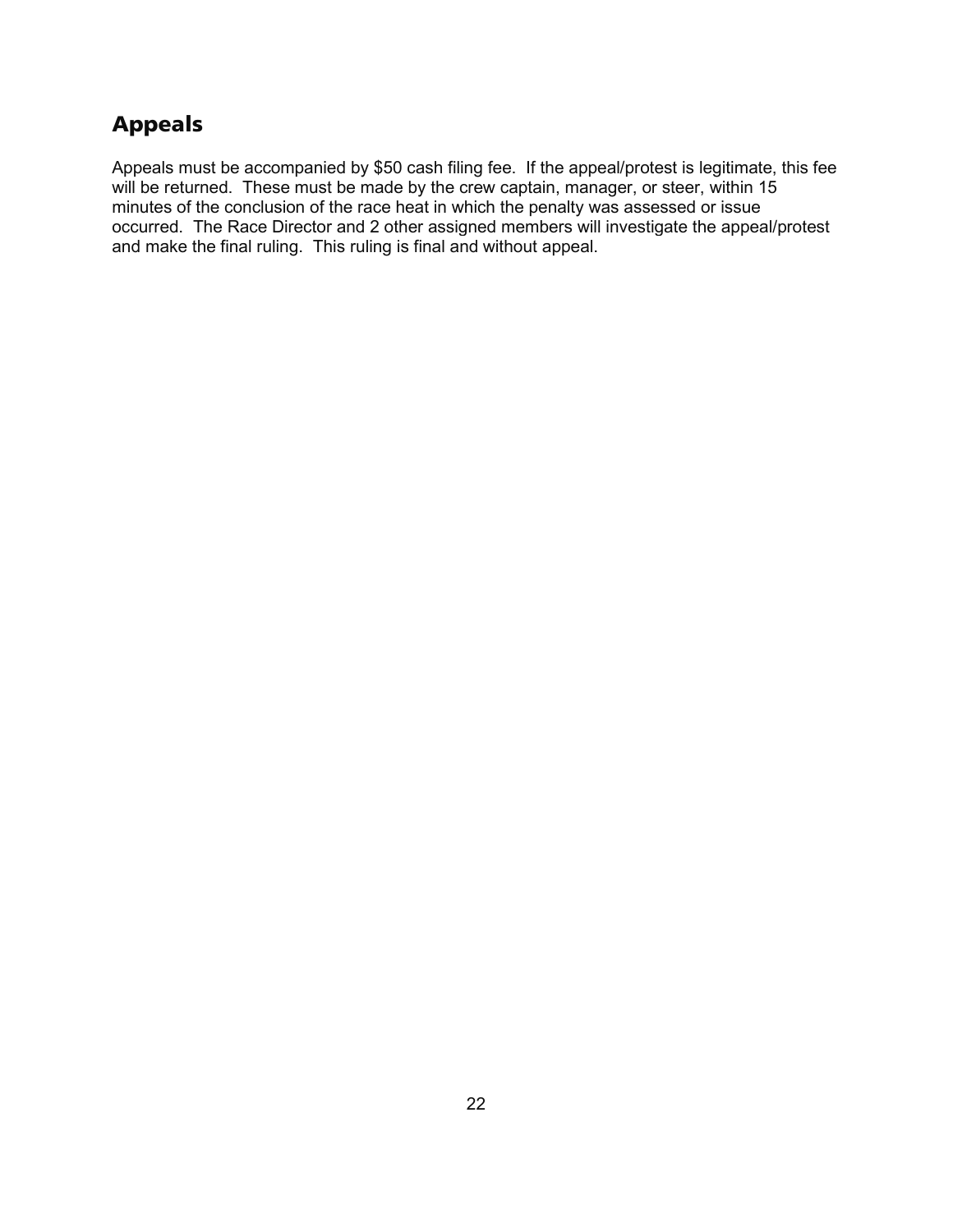## <span id="page-23-0"></span>Safety

### <span id="page-23-1"></span>Mandatory Safety Equipment in the Boat and on Person

- Sounding device (whistle) (drummer and/or steersperson)
- Throw Bag (attached to boat near the steersperson)
- Personal Floatation Device (worn appropriately on person at all times)
- Paddle

### <span id="page-23-2"></span>Emergency Events

#### **Other boats shall NOT approach a boat in distress unless directed by an Official (Festival Coach, Dock Master or Rescue Team)**

#### *The drummer and /or steersperson:*

Will blow their whistle and call for help (walkie-talkie if available) to attract individuals on shore or in other vessels Call for a Safety Count

#### *The Crew Must:*

#### **Stay with the boat**

- 1. Do a Safety Count
- 2. Find your seat partner and stick together
- 3. Locate the person in the seat in front and behind (the front seats, locate the drummer; the last seats, locate the steersperson)
- **4.** Await rescue -- **Stay with the boat**
- 5. Listen to the drummer and steersperson and work together as a group
- 6. Repeat Safety Count every 30 seconds until all are recovered and accounted for
- 7. Make sure PFD's are properly fastened
- 8. Do not attempt to swim to shore--**Stay with the boat**
- 9. Minimize heat loss by huddling close together
- 10. Reassure panicking crew members Provide non-swimmers with additional buoyancy e.g. a handful of paddles

#### **If someone is missing:**

- 1. Look around for the missing person if you have already been counted in
- 2. Quickly resume safety count to be sure that there are not others missing
- 3. Each paddler will need to feel under the boat to help find the missing person
- 4. If necessary, one individual ONLY, should check under the boat
- 5. The Emergency Response Team needs to be notified, as soon as they arrive, that a person is missing
- 6. When the person is found and in distress, commence First Aid and / or CPR as required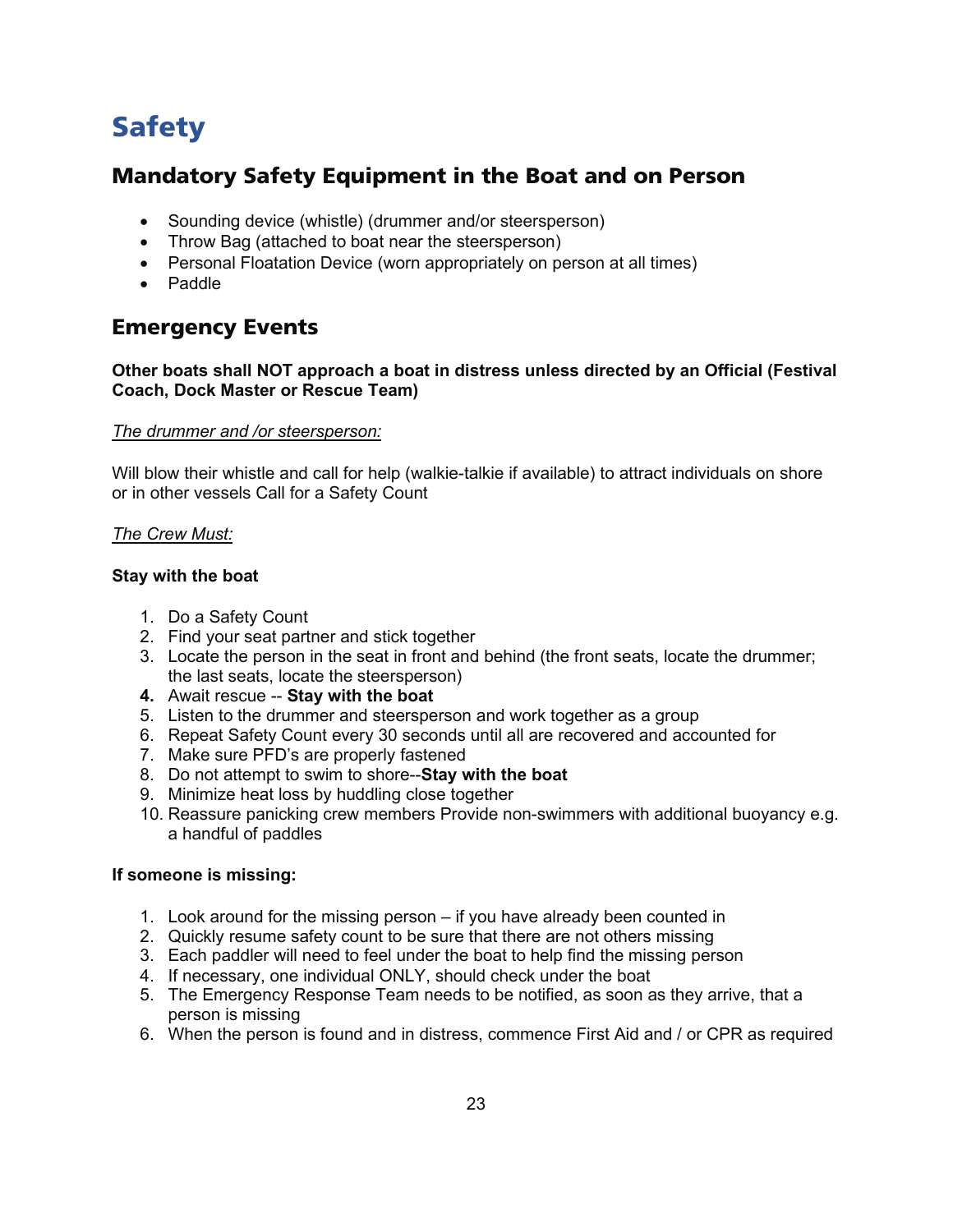Please note that if you find yourself under an over turned boat, there should be an air pocket available for you to catch your breath and get your bearings. Feel your way to the side of the boat and then surface on the outside.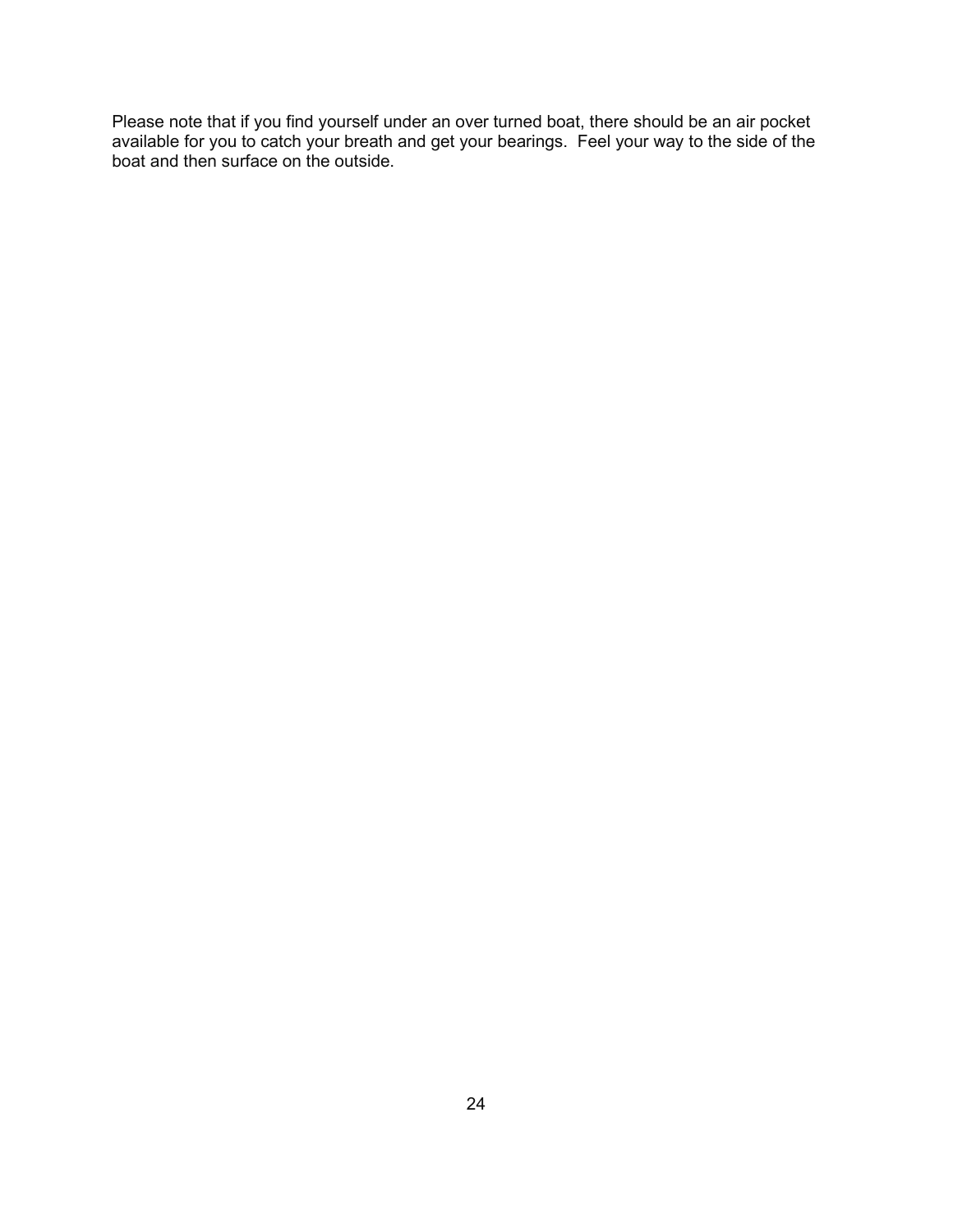## <span id="page-25-0"></span>Crew Managers

## <span id="page-25-1"></span>Role

The crew manager is responsible for the welfare and conduct of all team members during practices and on the Race weekend. \*Note, there must be a land side team member available during the festival, in case of emergency.

The team manager is responsible for the team, and should demonstrate the following:

- Essential characteristics:
	- $\circ$  Strong communication skills (necessary to liaise with team members, coaches and Festival officials)
	- o Strong organizational skills
	- o Solid knowledge of rules and regulations governing the Festival
- Desirable characteristics:
	- o Previous experience with team management
	- o Current First Aid certificate/ CPR training

## <span id="page-25-2"></span>Responsibilities

Before the Festival

- Gather and submit all necessary forms and waivers to Festival officials in a timely manner • Ensure all team members meet Festival requirements- minimum age, waivers
- Act as liaison with race committee, Festival officials and volunteers
- Must be in attendance at practices and be sure all the team members have signed waivers either online or on paper
- Ensure all members have reviewed Safety Orientation <https://youtu.be/R746a0xOKps>
- Ensure participants are appropriately dressed
- Communicate and distribute team information to all team members (clinics and practices)
- Ensure all team members understand rules and regulations governing the festival and practices
- Ensure all welfare and safety requirements for team members are met
- Ensure team members under 18 years old are supervised at all times

### At Practices

- Book the practices online! https://lethbridgedragonfest.ca/practice/
- Paddlers to arrive a minimum of 30 minutes early for practice, to have enough time to get organized, get equipment and do a proper warm-up;
- Parking is at a premium, encourage your paddlers to carpool
- A minimum of 10-14 paddlers are required in the boat to practice, this is monitored by the dock marshal and the coach in charge and may depend on the weather – so please be sure you have enough paddlers!